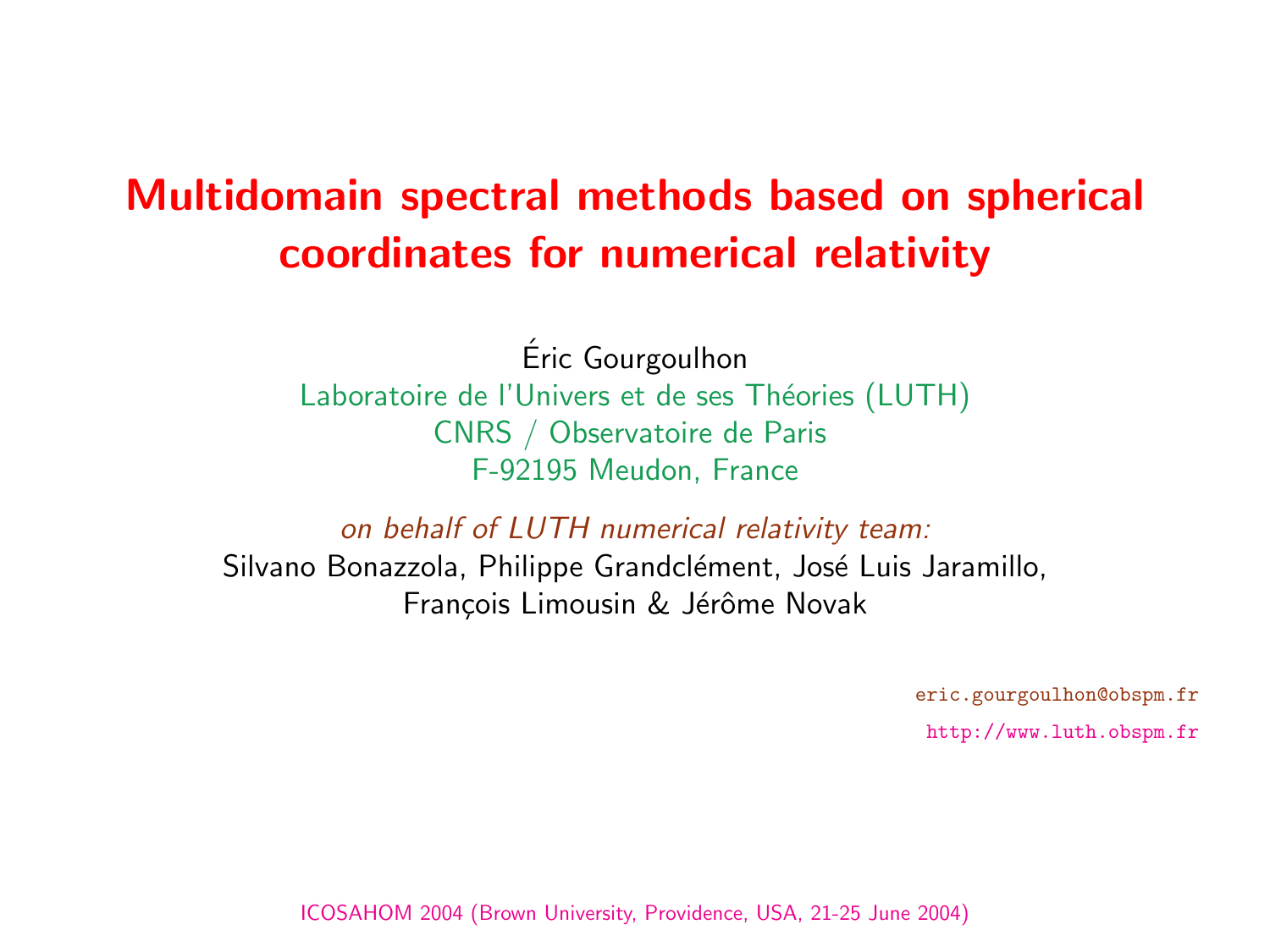### Plan

- 1. General features of spectral methods developed in Meudon
- 2. Resolution of elliptic equations: the initial value problem of general relativity
- 3. Resolution of tensorial wave equations: spacetime dynamics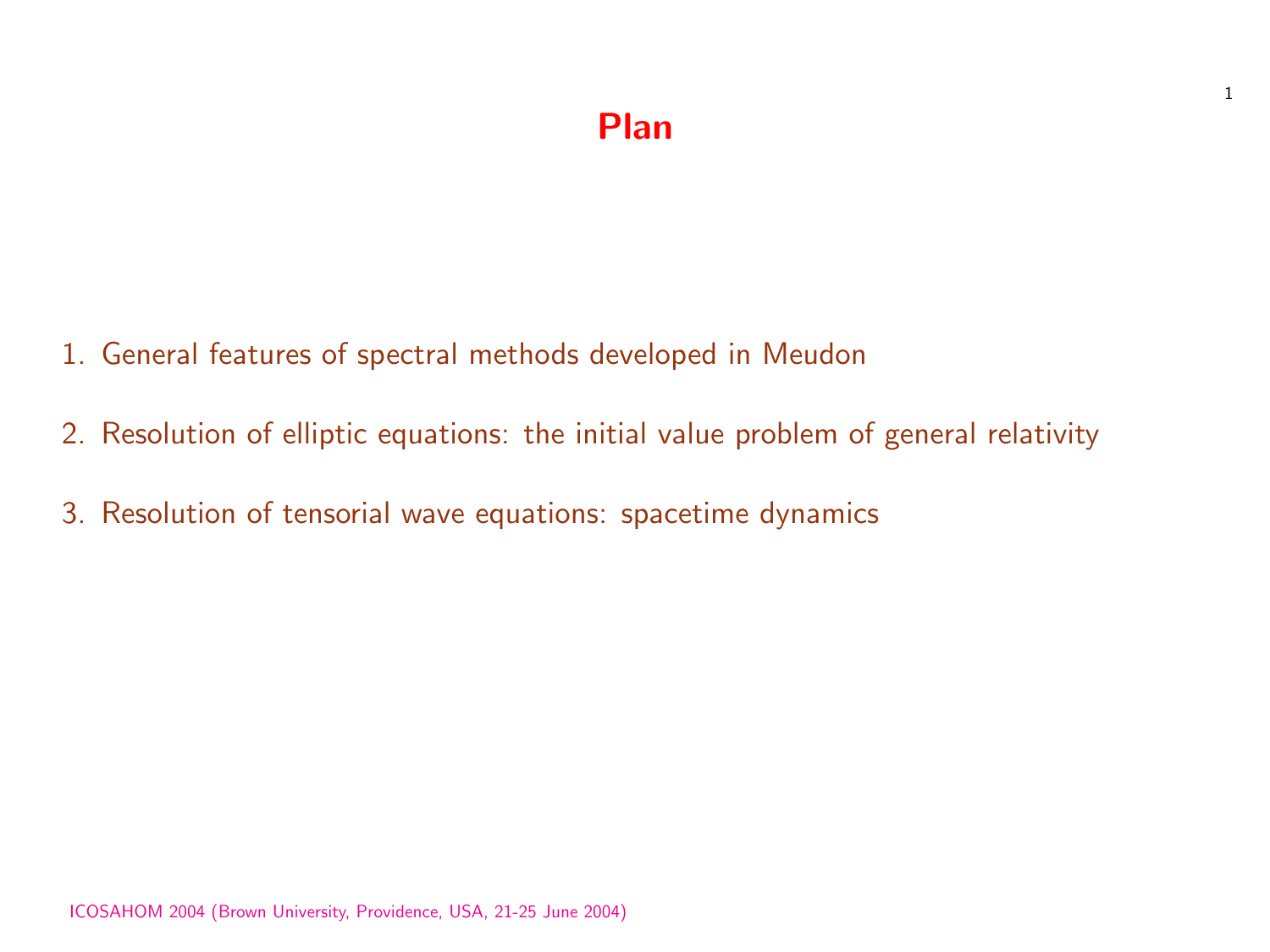# General features of spectral methods developed in Meudon

1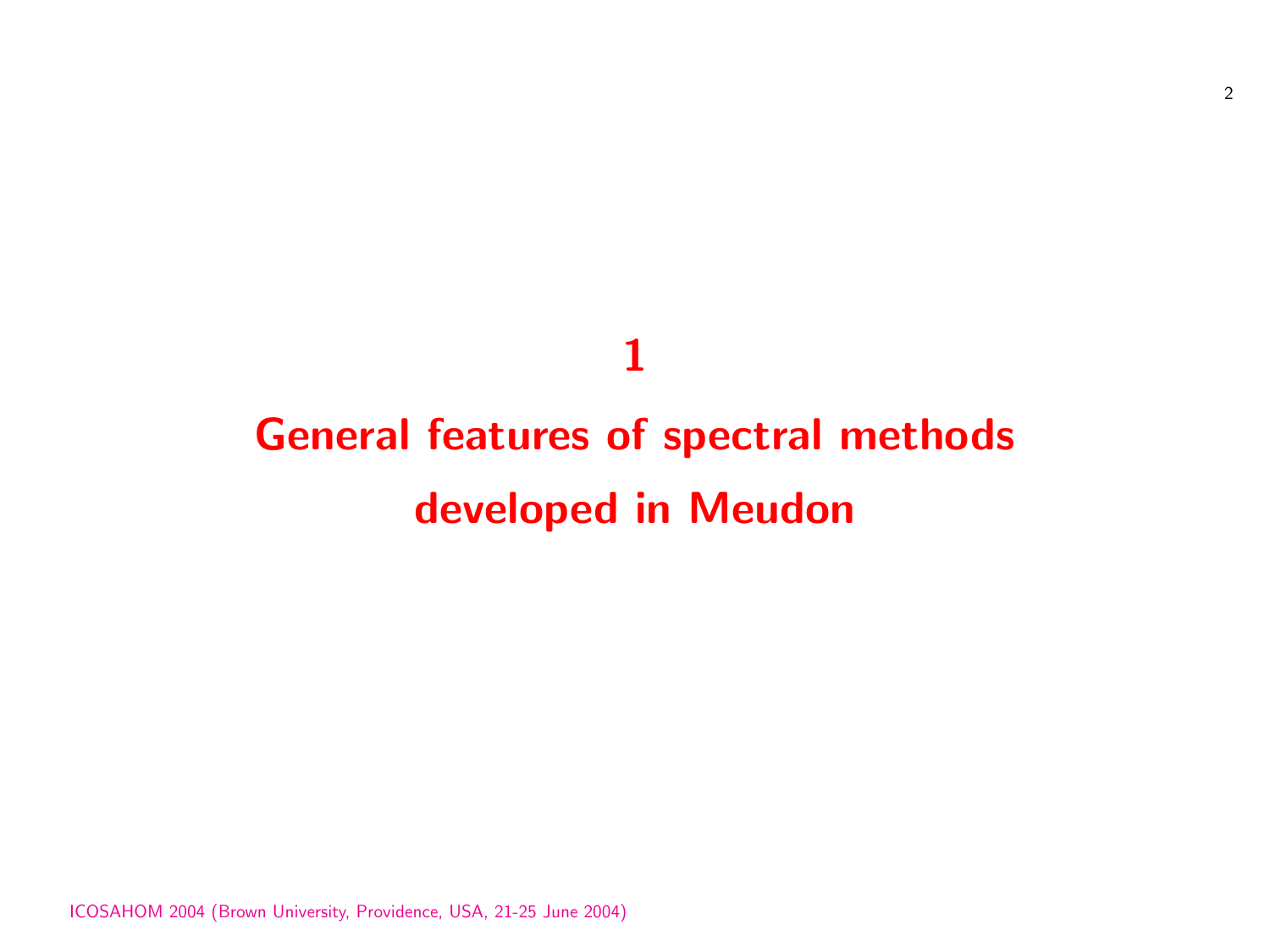#### An overview

- Multidomain three-dimensional spectral method
- Spherical-type coordinates  $(r, \theta, \varphi)$
- Expansion functions:  $r$  : Chebyshev;  $\theta$  : cosine/sine or associated Legendre functions;  $\varphi$  : Fourier
- Domains = spherical shells  $+1$  nucleus (contains  $r = 0$ )
- Entire space  $(\mathbb{R}^3)$  covered: compactification of the outermost shell
- Adaptative coordinates : domain decomposition with spherical topology
- Multidomain PDEs: patching method (strong formulation)
- Treatment of non-linear terms: pseudospectral method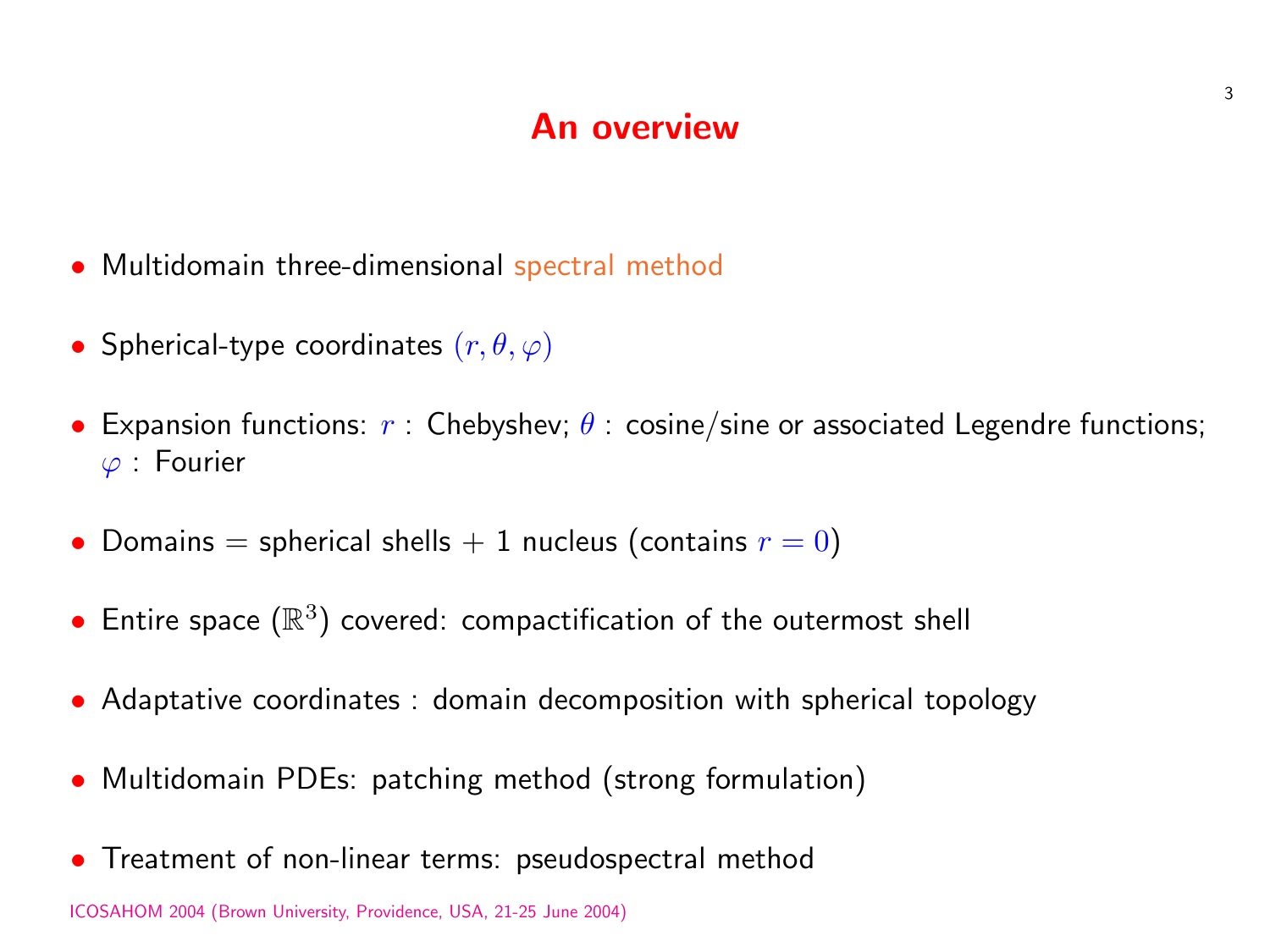## Domain decomposition



physical coordinates  $(r, \theta, \varphi)$ 

comput. coordinates  $(\xi, \theta', \varphi')$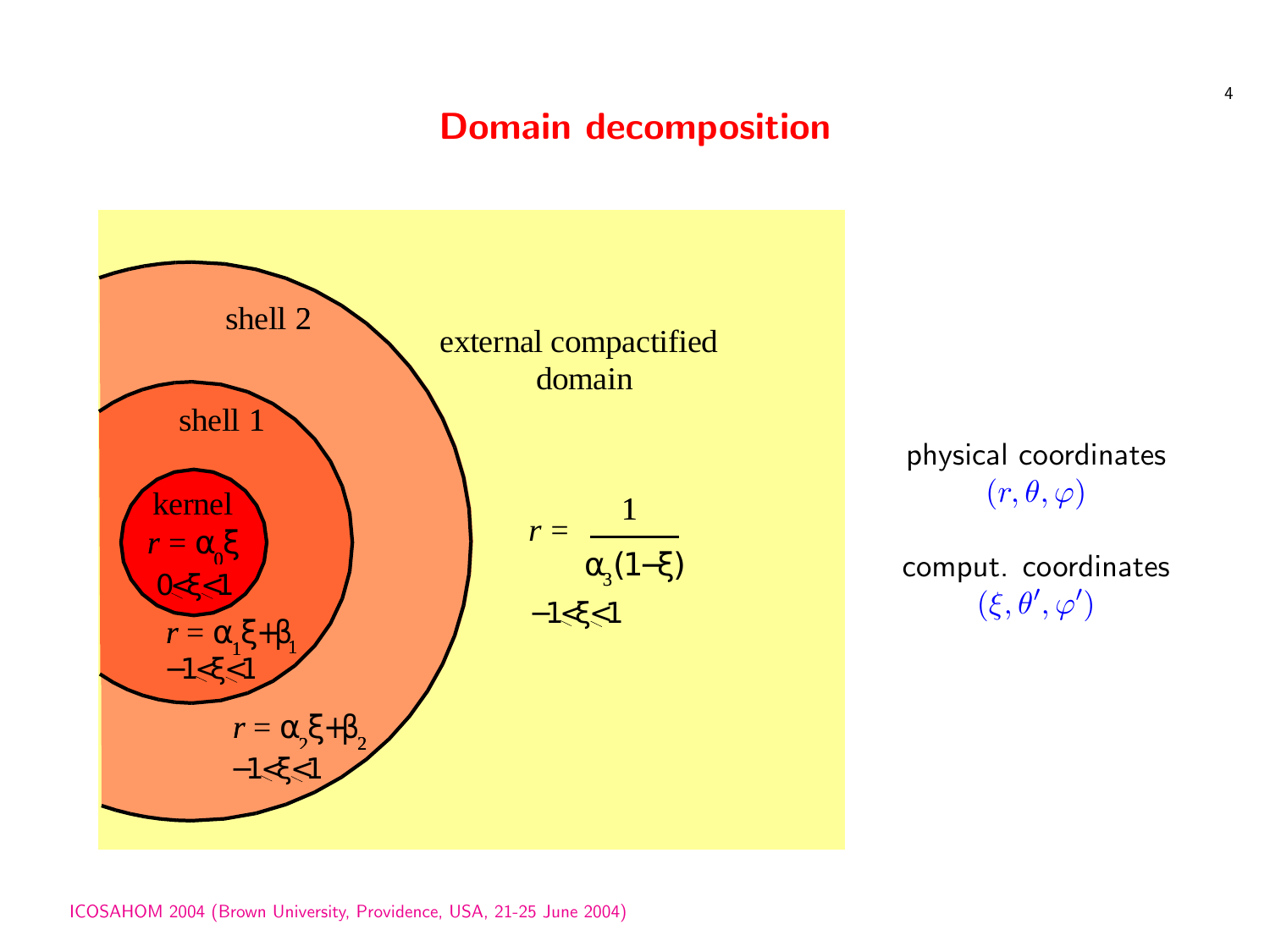### Starlike domain decomposition



 $N$  nonoverlapping starlike domains:

- $\mathcal{D}_0$  nucleus
- $\mathcal{D}_q$   $(1 \leq q \leq \mathcal{N} 2)$  : shell
- $\mathcal{D}_{\mathcal{N}-1}$  : external domain
	- $\mathcal{D}_0\cup\mathcal{D}_1\cup\cdots\cup\mathcal{D}_{\mathcal{N}-1}=\mathbb{R}^3$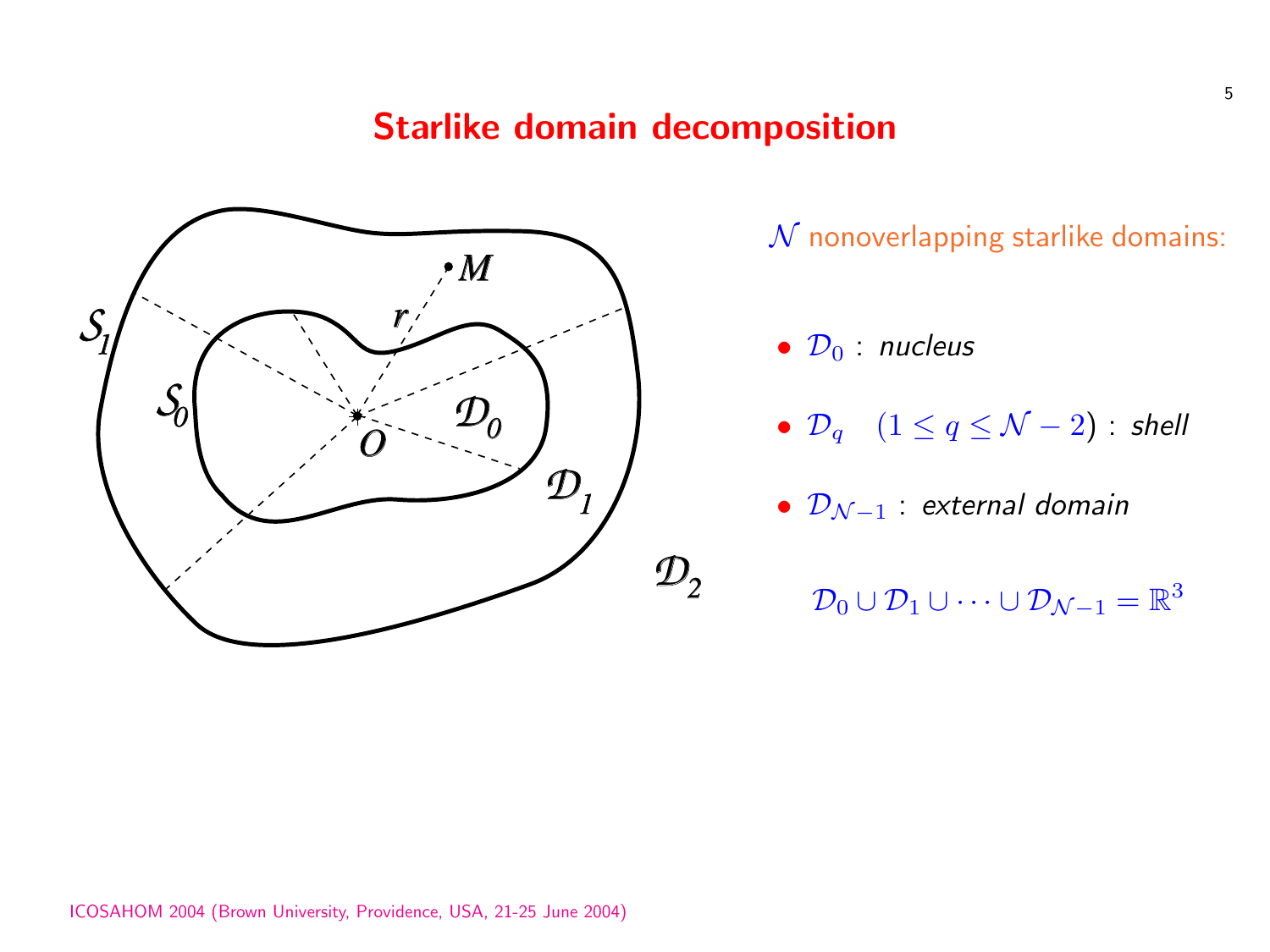#### Mapping computational space  $\rightarrow$  physica

Mapping for domain  $\mathcal{D}_q$ :  $[-1 + \delta_{0q}, 1] \times [0, \pi] \times [0, 2\pi] \longrightarrow \mathcal{I}$  $(\xi, \theta', \varphi') \quad \longmapsto \quad ($ 

Radial mapping :  $\theta = \theta'$  and  $\varphi = \varphi'$ 

- in the nucleus:  $\xi \in [0, 1]$   $r = \alpha_0$ ·  $\xi +$ ¡  $3\xi^4 - 2\xi^6 \big) F_0(\theta, \varphi) + \frac{1}{2}$ 2 ¡  $5\xi^3$  –
- in the shells:  $\xi \in [-1, 1]$   $r = \alpha_q$ ·  $\xi +$ 1 [4](http://publish.aps.org/abstract/PRD/v58/e104020) ¡  $\left(\xi^3-3\xi+2\right)F_q(\theta,\varphi)+\frac{1}{4}$ 4 ¡  $-\xi^3 +$  $\overline{\beta_q}$
- in the external domain:  $\xi \in [-1, 1]$ 1 r  $= \alpha_{\rm ext} \left[ \xi + \right]$ 1 4 ¡  $\xi^3-3\xi+2\big)\,F_{\rm ext}(t)$

[Bonazzola, Gourgoulhon & Marck, Phys. Rev. D 58, 104020 (199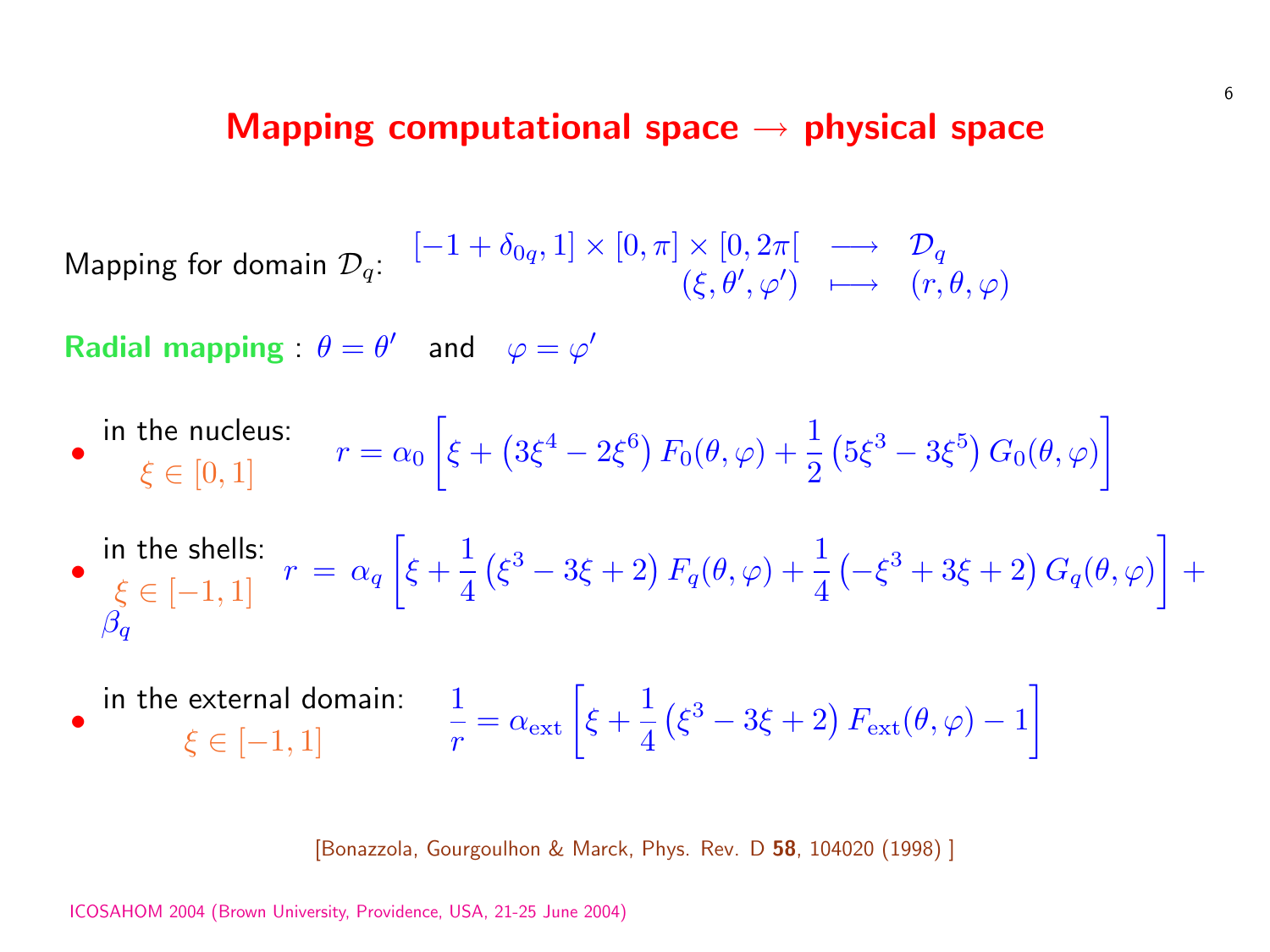## Example: binary star with surface fitted co





Double domain decomposition

[Taniguchi, Gourgoulhon & Bonazz

Surface fitte  $F_0(\theta, \varphi)$  and  $G_0(\theta)$  $\xi = 1 \Leftrightarrow$  sur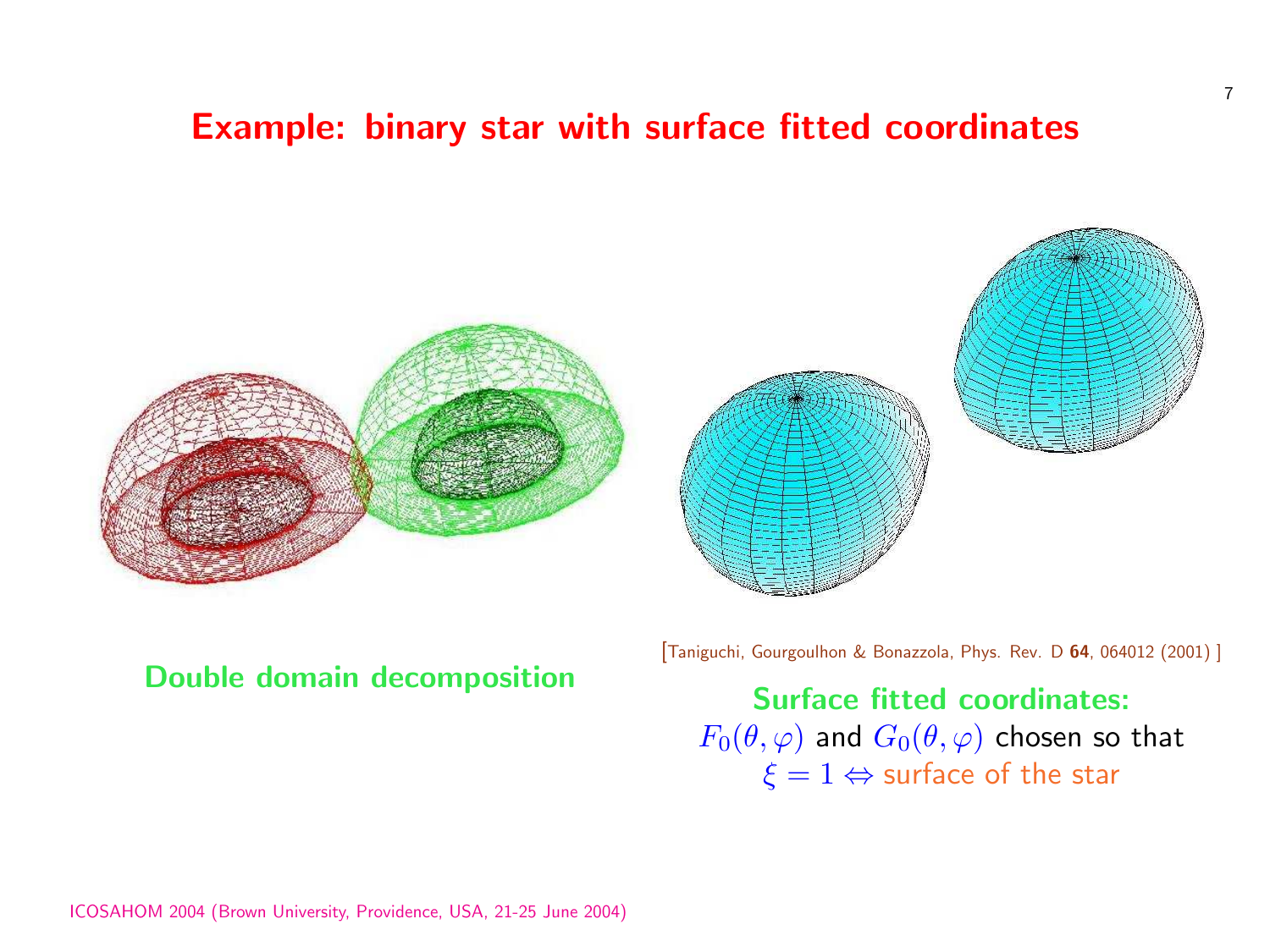#### Basis functions

Polynomial interpolant of a field  $u$  in a given domain  $\mathcal{D}_q$ :

$$
I_N u_q(\xi, \theta, \varphi) = \sum_{m=0}^{N_{\varphi}/2} \sum_{j=0}^{N_{\theta}-1} \sum_{i=0}^{N_r-1} \hat{u}_{qmji} \; X_i(\xi) \; \Theta_j(\theta) \; e^{im\varphi} \qquad \text{with } N := (N_r, N_{\theta}, N_{\varphi})
$$

Regularity at the origin and on the axis  $\theta = 0 +$  equatorial symmetry:

- $\varphi$  expansion: Fourier series
- $\theta$  expansion: Trigonometric polynomials or associated Legendre functions

 $\star$  for  $m$  even:  $\Theta_j(\theta) = \cos(2j\theta)$  or  $\Theta_j(\theta) = P_{2j}^m$  $\frac{2m}{2j}(\cos\theta)$  $\star$  for m odd:  $\Theta_j(\theta) = \sin((2j+1)\theta)$  or  $\Theta_j(\theta) = P_{2j+1}^m(\cos\theta)$ 

- $\xi$  expansion: Chebyshev polynomials
	- $\star$  in the kernel:  $X_i(\xi) = T_{2i}(\xi)$  for m even,  $X_i(\xi) = T_{2i+1}(\xi)$  for m odd
	- $\star$  in the shells and the external compactified domain:  $X_i(\xi) = T_i(\xi)$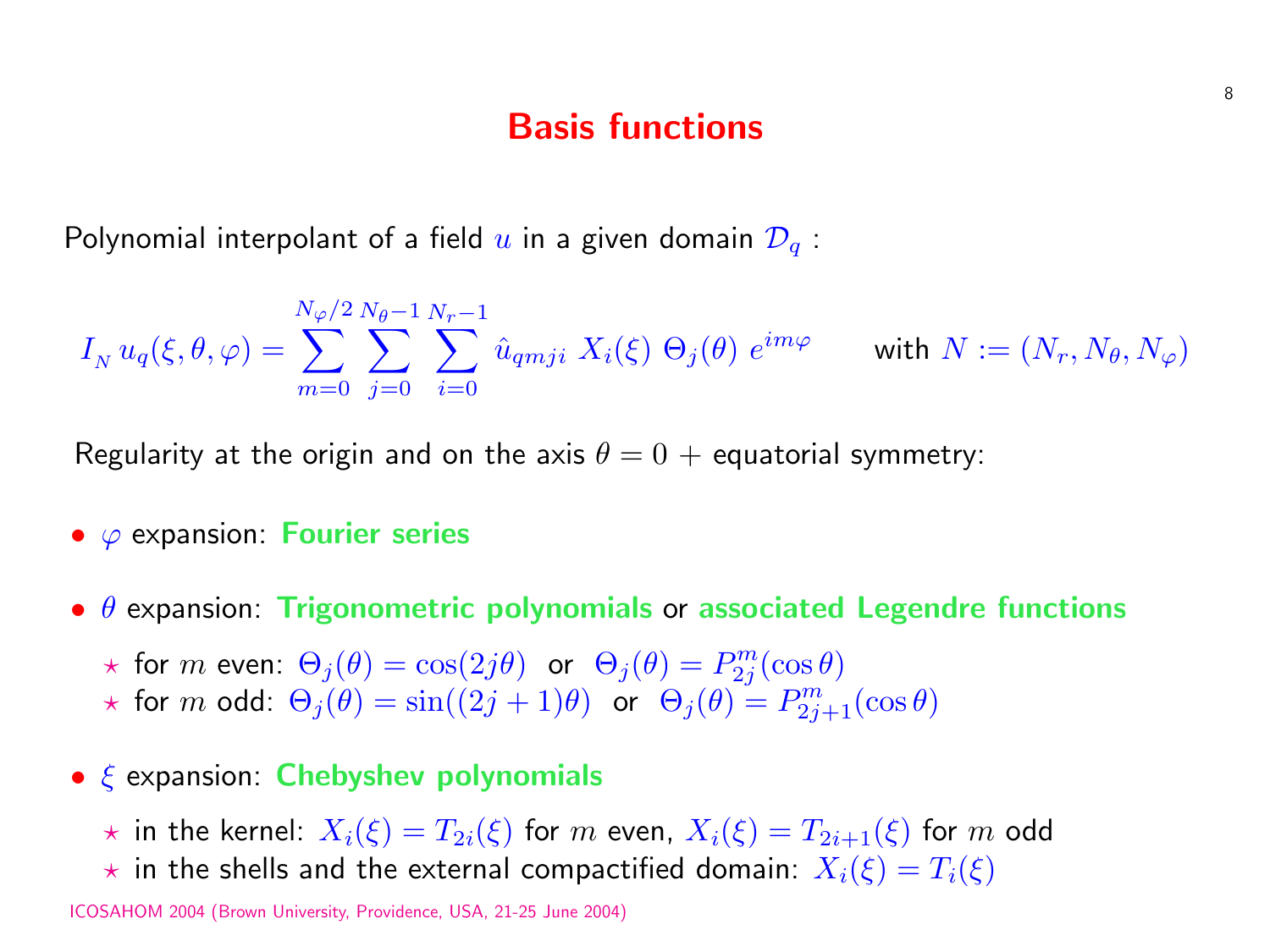## **Numerical implementation: LOREN**

#### Langage Objet pour la RElativite NumeriquE

A library of  $C++$  classes devoted to multi-domain spectral method spherical coordinates.

- 1997 : start of Lorene project (Jean-Alai[n Marck, EG\)](http://www.lorene.obspm.fr)
- 1999 : Accurate models of rapidly rotating strange quark stars
- 1999 : Neutron star binaries on closed circular orbits
- 2001 : Public domain (GPL), Web page: http://www.lorene
- 2001 : Black hole binaries on closed circular orbits
- $\bullet$  2002 : 3-D wave equation with non-reflecting boundary conditions
- 2002 : Maclaurin-Jacobi bifurcation point in general relativity
- 2004 : 3-D time evolution of Einsteins equations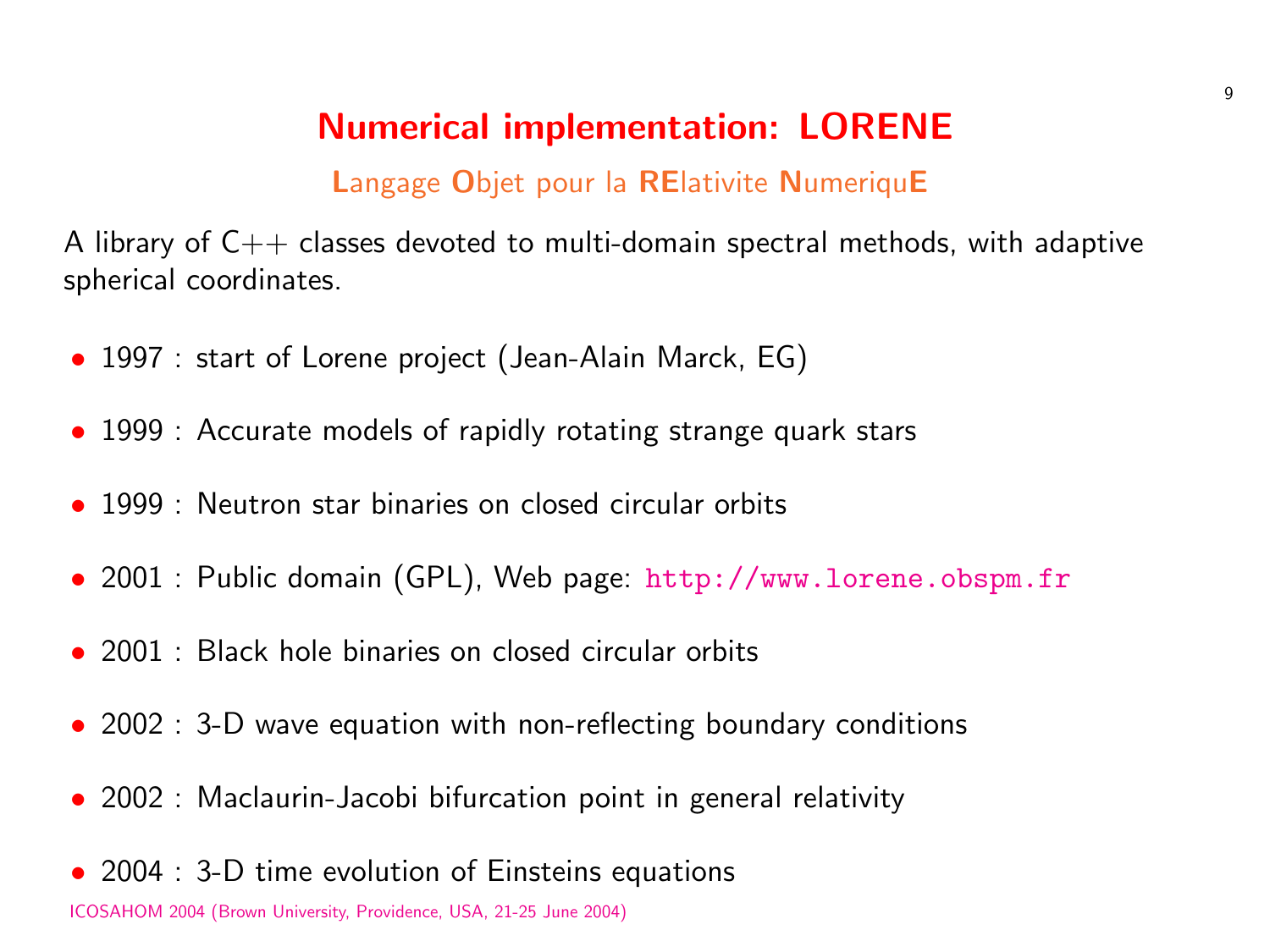## 2

# Resolution of elliptic equations: the initial value problem of general relativity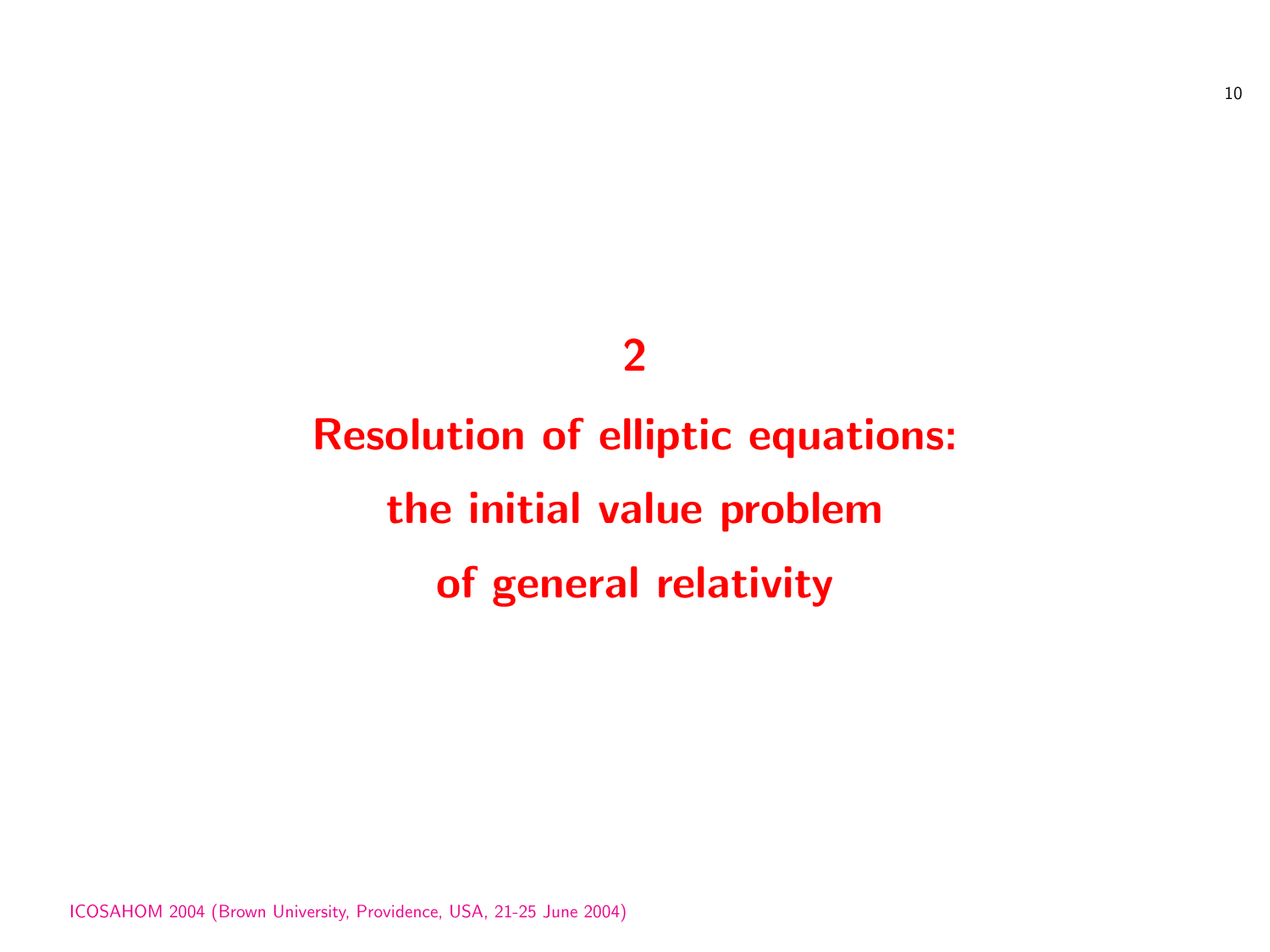#### Resolution of Poisson equation with noncompact source

Consider the three-dimensional Poisson equation on  $\mathbb{R}^3$ :

$$
\Delta u(r,\theta,\varphi) = s(r,\theta,\varphi) \tag{1}
$$

with the boundary condition

$$
u(r, \theta, \varphi) \to 0 \quad \text{when } r \to +\infty \tag{2}
$$

The source s has a non-compact support and obeys to the fall-off conditions

$$
s(r, \theta, \varphi) \sim \sum_{q=0}^{\infty} \sum_{m=-\ell}^{\ell} a_{\ell m} \frac{Y_{\ell}^{m}(\theta, \varphi)}{r^{\ell+4}} \quad \text{when } r \to +\infty \tag{3}
$$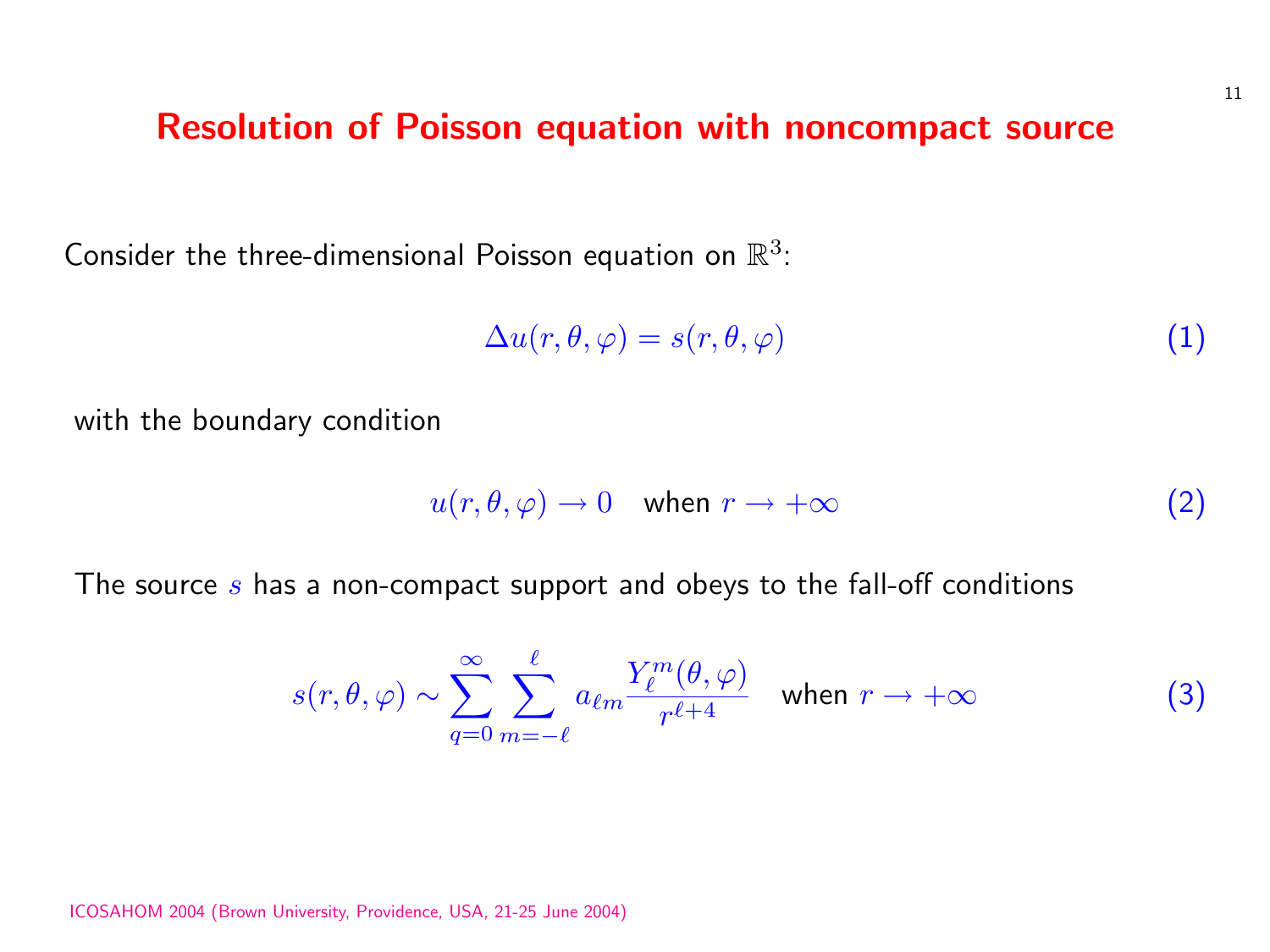#### Spherical harmonics expansions

Interpolant of the source in a domain  $\mathcal{D}_q$  (notation: $s_q:=s|_{\mathcal{D}_q})$  :

$$
I_N s_q(\xi, \theta, \varphi) = \sum_{\ell=0}^{N_{\theta}-1} \sum_{m=-\ell}^{\ell} \hat{s}_{q\ell m}(\xi) Y_{\ell}^m(\theta, \varphi)
$$

Search for a numerical solution under the form

$$
\bar{u}_q(\xi,\theta,\varphi) = \sum_{\ell=0}^{N_\theta-1} \sum_{m=-\ell}^\ell \hat{u}_{q\ell m}(\xi) \, Y_\ell^m(\theta,\varphi)
$$

Shorthand notation:  $u_{\bullet}(\xi) := \hat{u}_{q\ell m}(\xi)$ .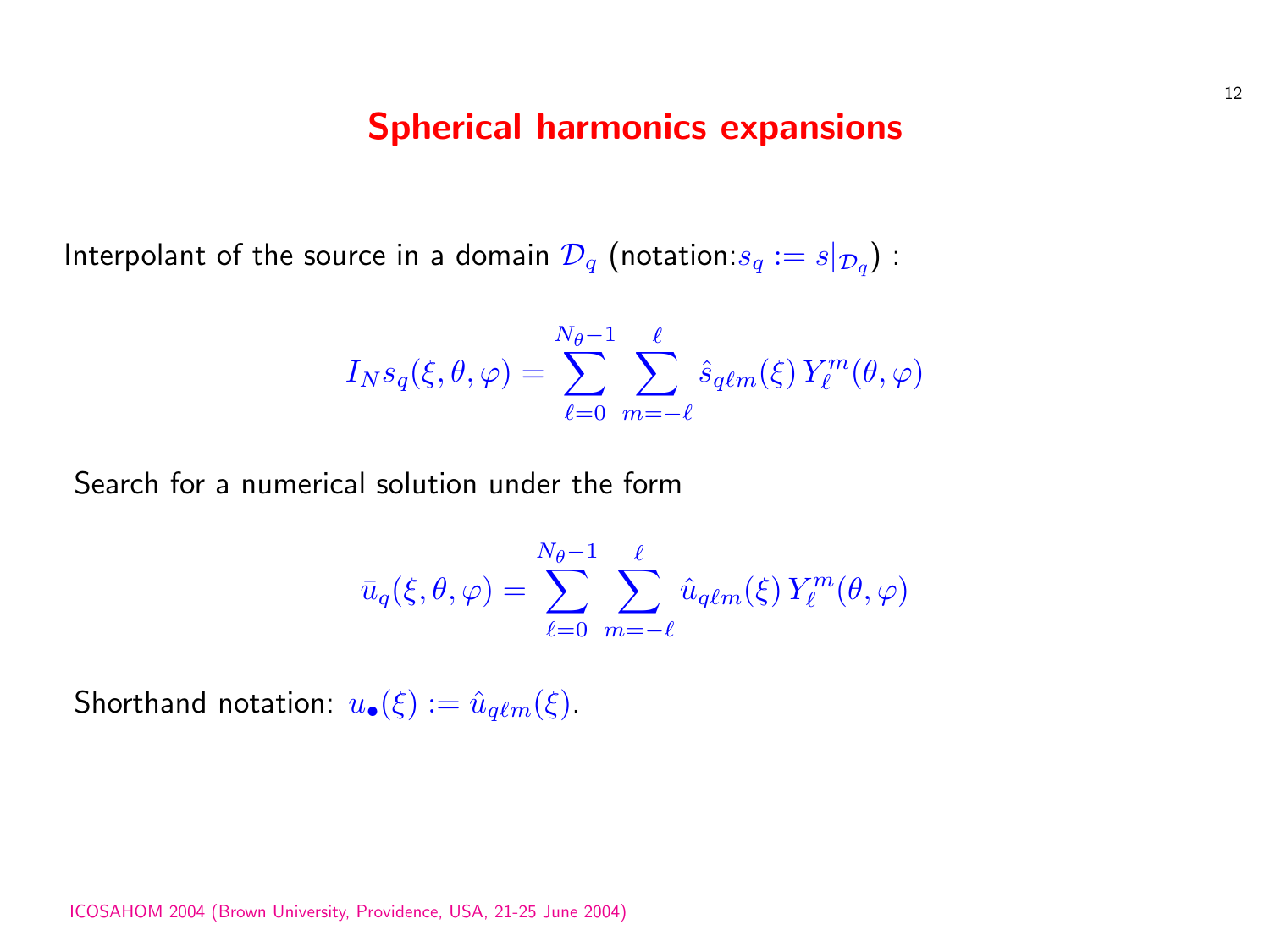Eq. (1) becomes an ODE system:

• In the nucleus 
$$
(r = \alpha \xi)
$$
:

$$
\frac{d^2u_\bullet}{d\xi^2} + \frac{2}{\xi} \left( \frac{du_\bullet}{d\xi} - \frac{du_\bullet}{d\xi}(0) \right) - \frac{\ell(\ell+1)}{\xi^2} \left( u_\bullet - u_\bullet(0) - \xi \frac{du_\bullet}{d\xi} \right)
$$

• In the shells  $(r = \alpha \xi + \beta)$ :

$$
\left(\xi + \frac{\beta}{\alpha}\right)^2 \frac{d^2 u_\bullet}{d\xi^2} + 2\left(\xi + \frac{\beta}{\alpha}\right) \frac{du_\bullet}{d\xi} - \ell(\ell+1)u_\bullet = (\alpha\xi)
$$

• In the external domain  $(r^{-1} = \alpha(\xi - 1))$ :

$$
\frac{d^2u_\bullet}{d\xi^2} - \frac{\ell(\ell+1)}{(\xi-1)^2} \left(u_\bullet - u_\bullet(1) - (\xi-1)\frac{du_\bullet}{d\xi}(1)\right) = \frac{1}{\ell} \left(\frac{d}{d\xi}\right)^2
$$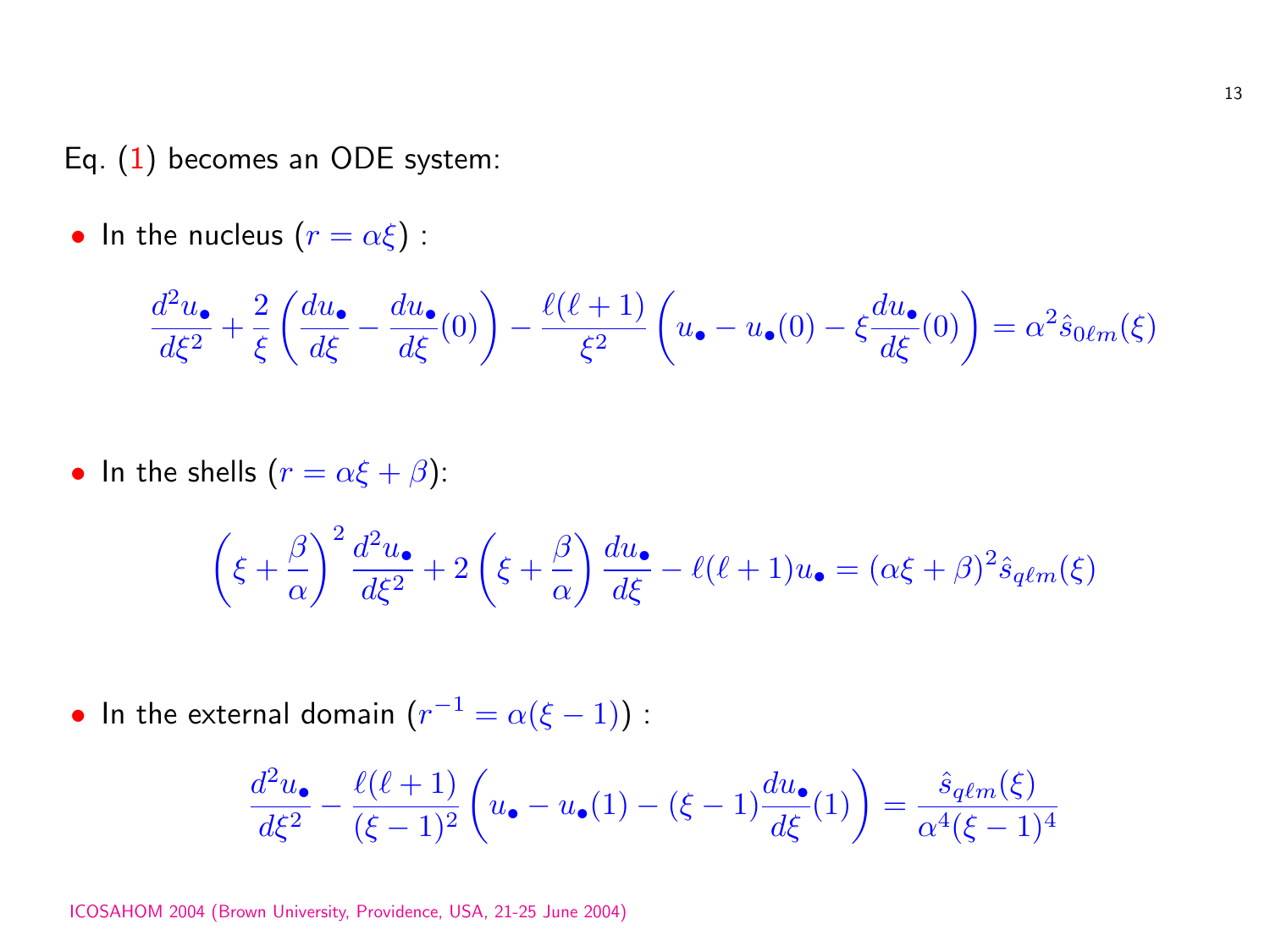#### Resolution by means of a Chebyshev tau method

• In the nucleus : 
$$
u_{\bullet}(\xi) = \sum_{\substack{i=0 \ i=0}}^{N_r-1} \hat{u}_{q\ell mi} T_{2i}(\xi)
$$
 for  $\ell$  even  

$$
u_{\bullet}(\xi) = \sum_{i=0}^{N_r-2} \hat{u}_{q\ell mi} T_{2i+1}(\xi)
$$
 for  $\ell$  odd

 $\bullet$  In the shells and external domain :  $u_{\bullet}(\xi) = 0$  $\frac{N_r-1}{\sqrt{m_r}}$  $i=0$  $\hat{u}_{q\ell m i}T_i(\xi)$ 

Linear combinations  $\rightarrow$  banded matrices (5 bands)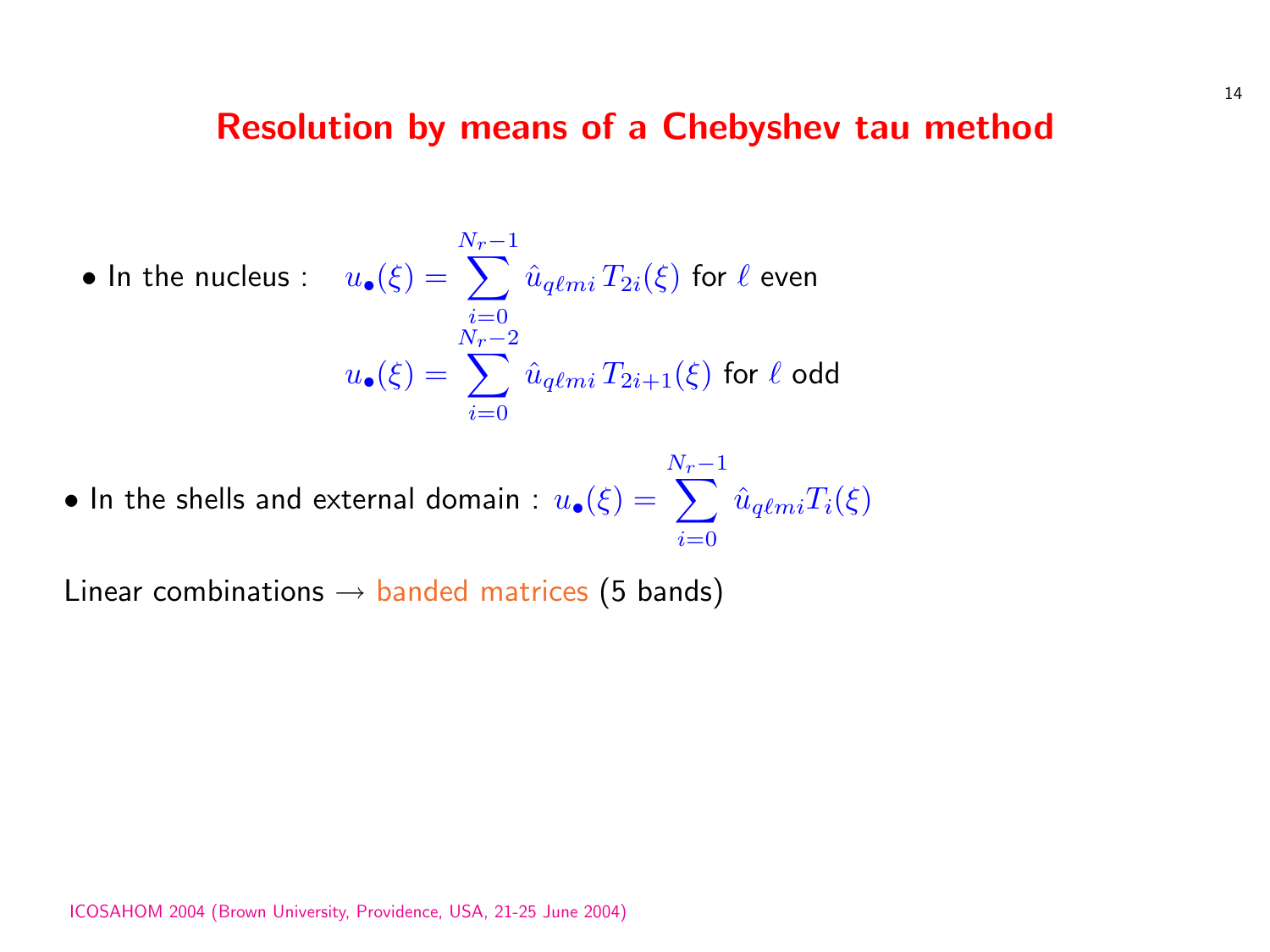### Patching method

Number of solutions of the homogeneous equation:

- $\bullet$  In the nucleus : 1  $(r^{\ell})$
- In the shells : 2  $(r^{\ell}$  and  $r^{-(\ell+1)})$
- In the external domain :  $1 (r^{-(\ell+1)})$

Total :  $1 + 2(\mathcal{N} - 2) + 1 = 2\mathcal{N} - 2$ 

Matching conditions: continuity of u and its first radial derivative accross the  $\mathcal{N}-1$ boundaries between the domains  $\mathcal{D}_q \Longrightarrow 2\mathcal{N}-2$  conditions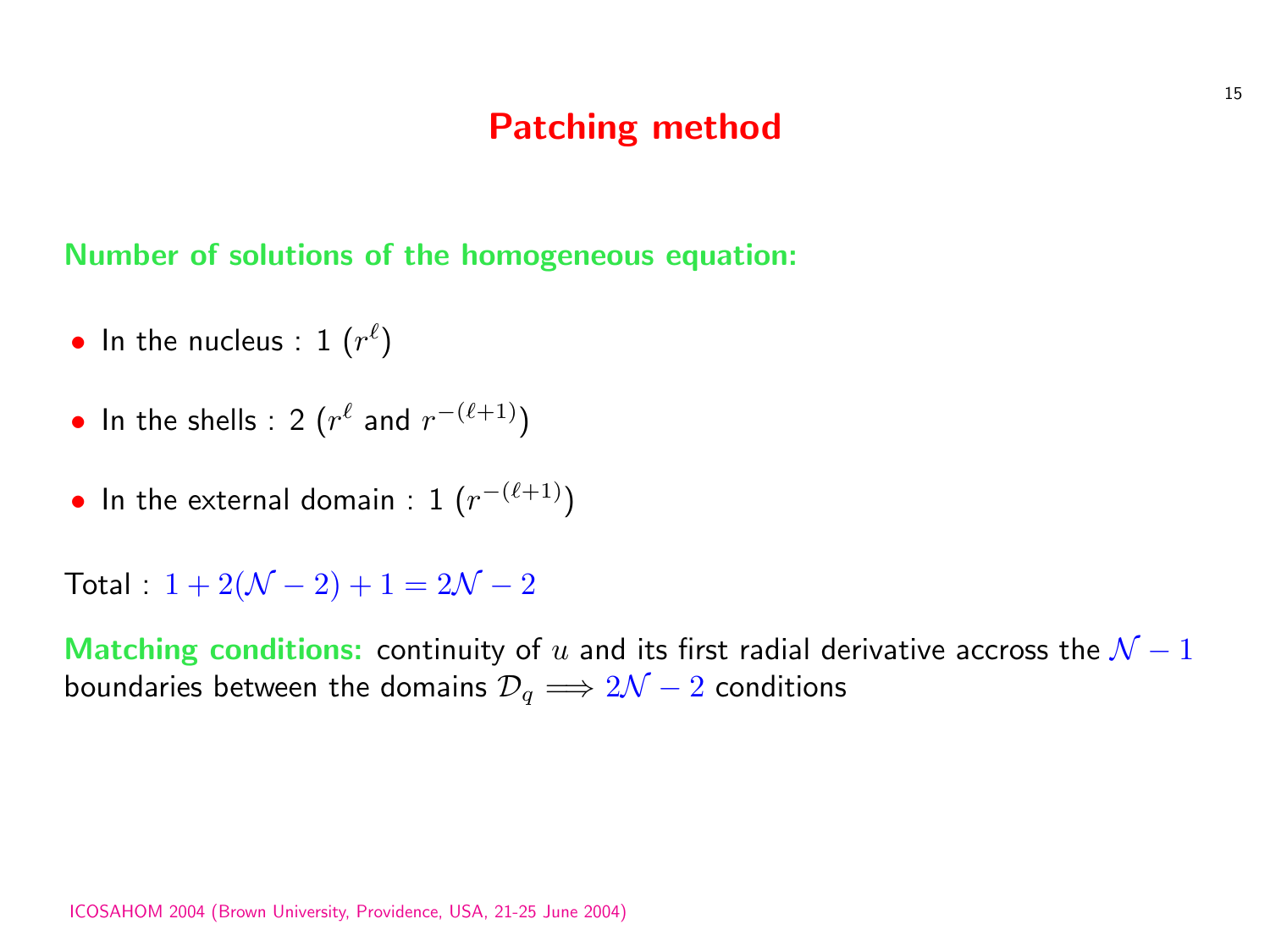#### Behavior of the numerical error

Source with a non-compact support, decaying as  $r^{-k}\colon$ 

- evanescent error (error  $\propto \exp(-N_r)$ ) if the source does not harmonics of index  $\ell \geq k-3$
- $\bullet$  error decreasing as  $N^{-2(k-2)}$  otherwise

[Grandclément, Bonazzola, Gourgoulhon & Marck, J. Comp. Phys. 170, 231 (2001)]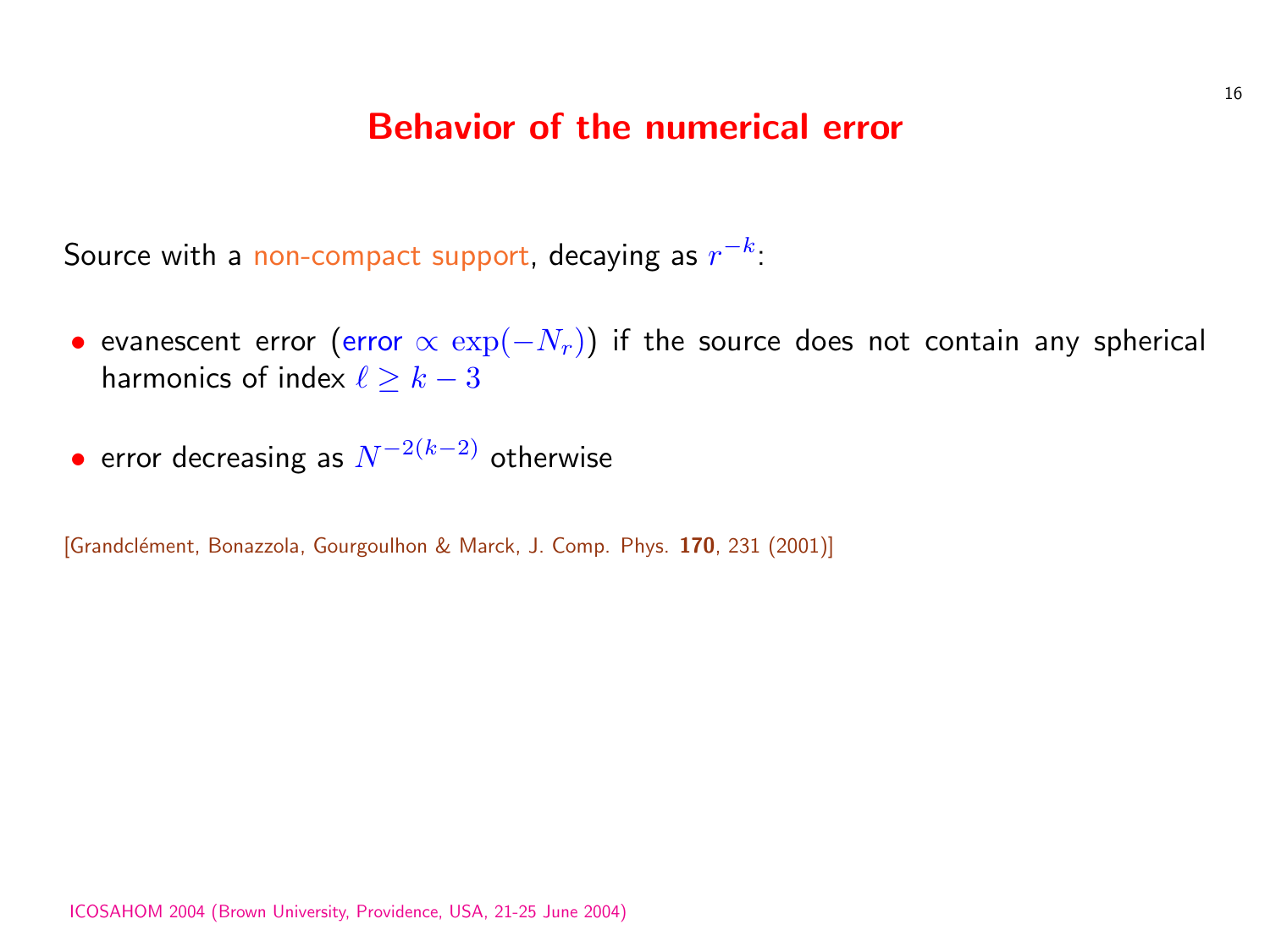#### Extension to vector Poisson-type equa





Error on the  $z$  component of the solution of the minimal distortion equation w [Grandclément, Bonazzola, Gourgoulhon & Marck, J. Comp. Phys. 170, 2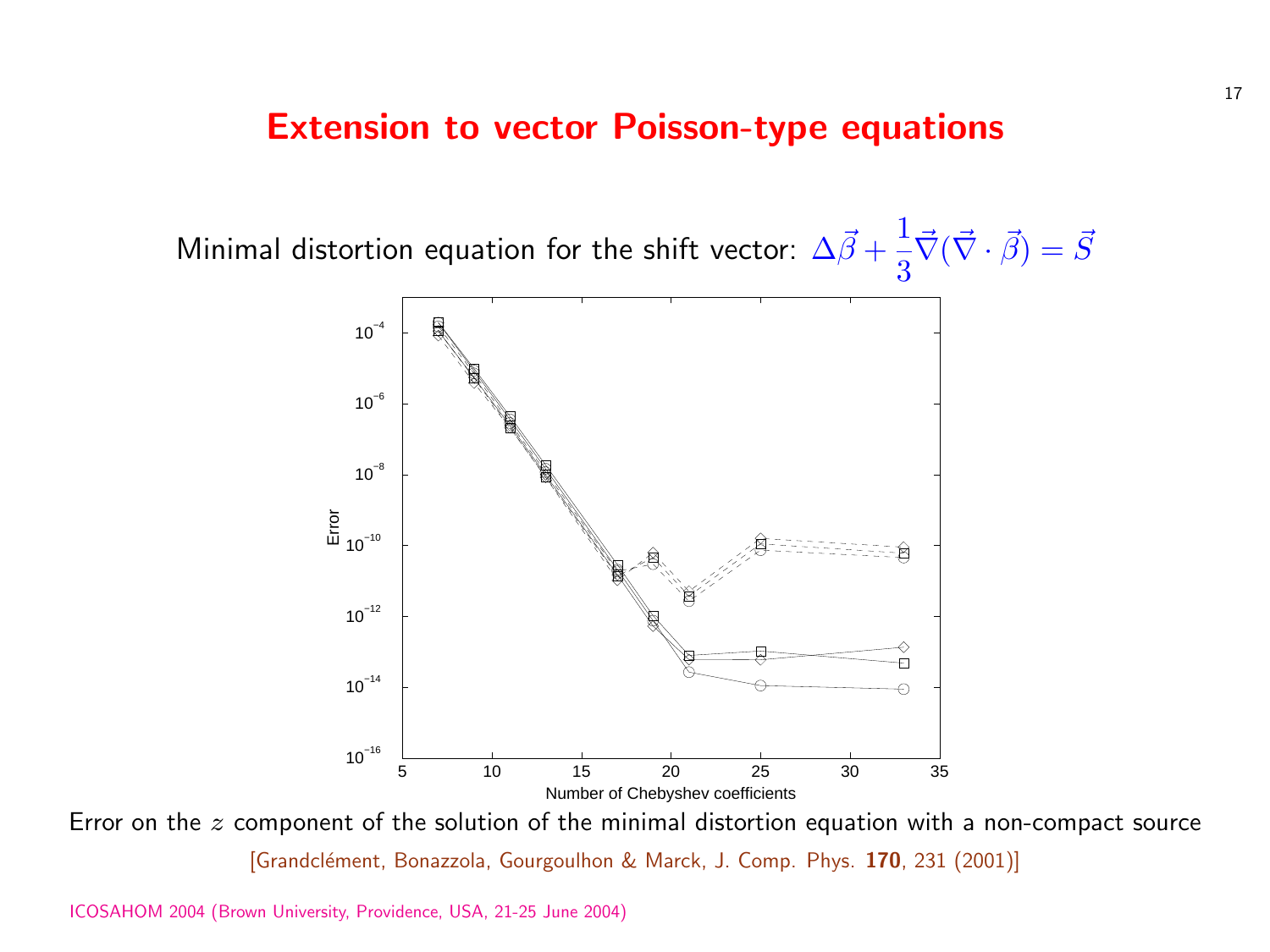#### Application to the Cauchy data for  $3+1$  numer

Quasi-equilibrium sequences of orbiting binary black holes an Baryon density  $(y=0)$ 



[Initial data within the](http://publish.aps.org/abstract/PRD/v68/e124025) co framework: a set of two s elliptic equations (confor function  $N$  and shift vector

 $\leftarrow$  binary neutron star sys  $M/R = 0.18$ , EOS  $\gamma = 2.5$ [Taniguchi & Gourgoulhon, PRD 68, 12

 $\leftarrow$  binary black hole syste [Grandclément, Gourgoulhon, Bonazzola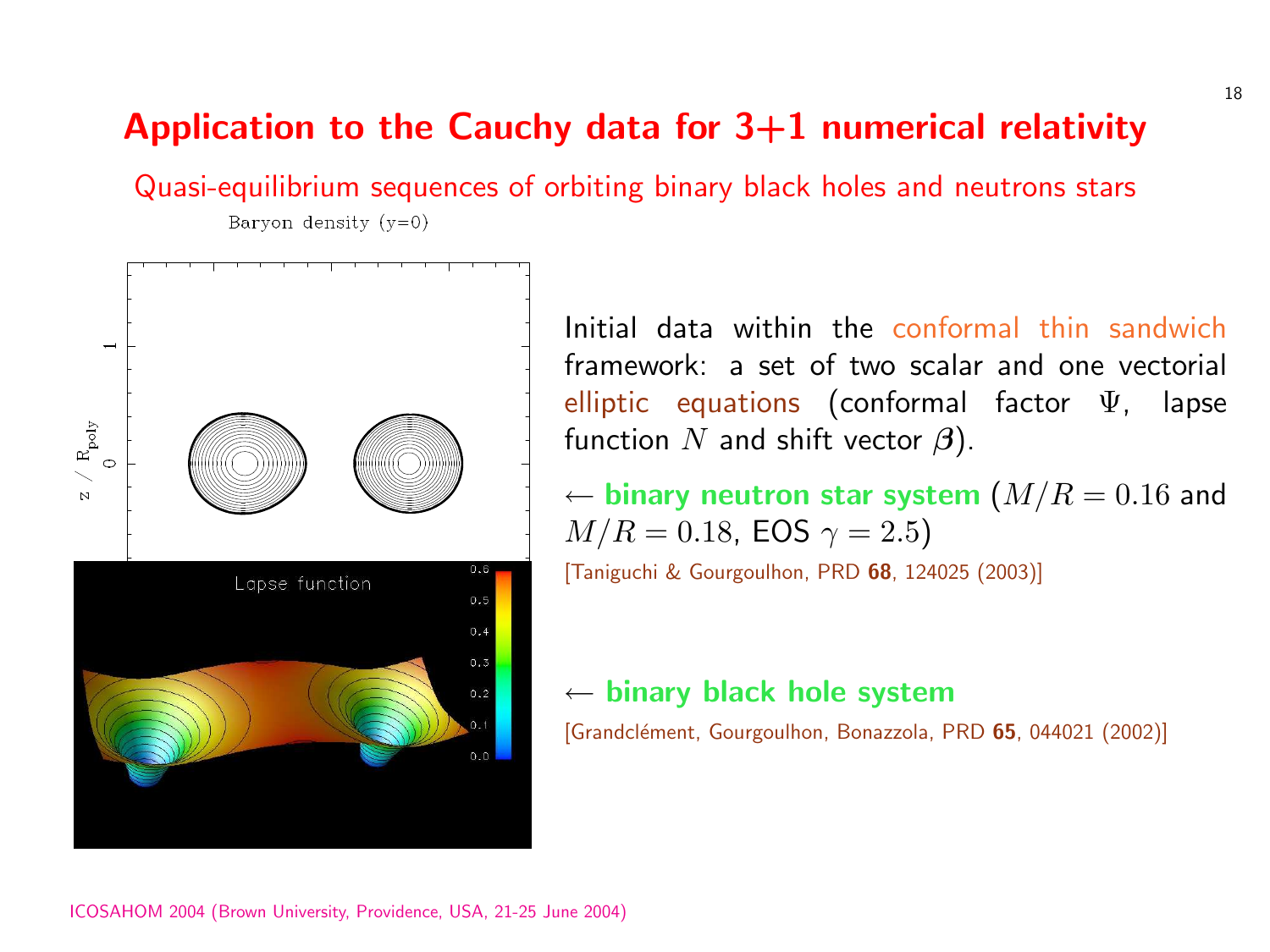## 3

## Resolution of tensorial wave equations: spacetime dynamics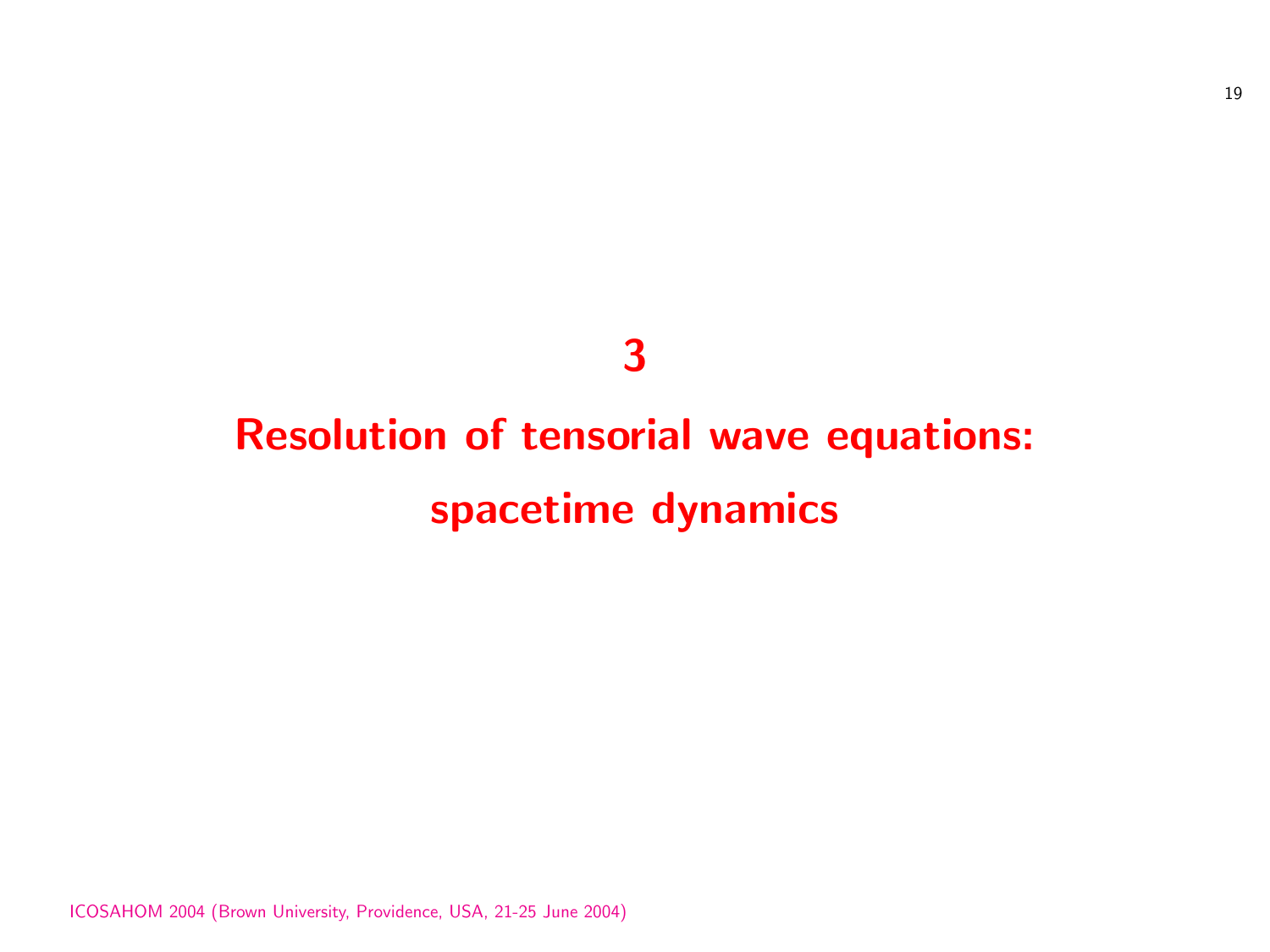#### Scalar wave equation with nonreflecting boundary

Consider the wave equation

$$
\Box\,u(t,r,\theta,\varphi)=s(t,r,\theta,\varphi)
$$

with the radiating boundary condition

$$
\lim_{r \to \infty} \left( \frac{\partial}{\partial r} + \frac{\partial}{\partial t} \right) (r u) = 0.
$$

Solve (4) in a finite ball  $\mathcal D$  of radius  $R$  with some boundary conditions approximate (5) when  $R \to \infty$ .

Decompose  $\mathcal D$  in  $\mathcal N$  spherical subdomains  $\mathcal D_q$  with  $\mathcal D_0 =$  nucleus and  $=$  shells (no external compactified domain).

Finite-differencing in time: second-order implicit Crank-Nicolson set Space part: patching with Chebyshev tau ICOSAHOM 2004 (Brown University, Providence, USA, 21-25 June 2004)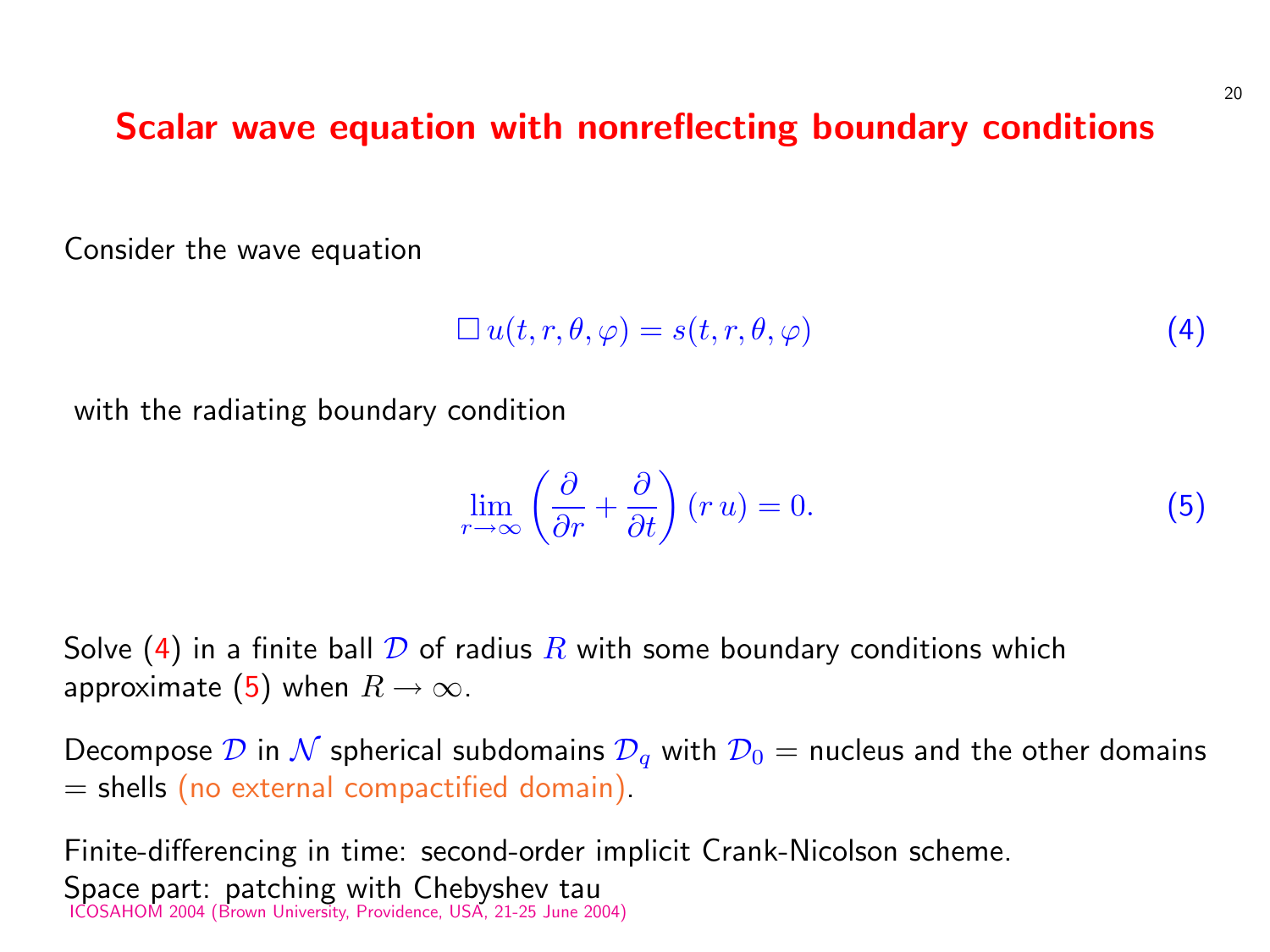#### Non reflecting BC up to  $\ell = 2$

Method of Bayliss & Turkel [Comm. Pure Appl. Math. <sup>33</sup>, 707 (1980)]:

$$
B_1 u := \frac{\partial u}{\partial t} + \frac{\partial u}{\partial r} + \frac{u}{r}
$$
  
\n
$$
B_2 u := \left(\frac{\partial}{\partial t} + \frac{\partial}{\partial r} + \frac{3}{r}\right) B_1 u
$$
  
\n
$$
B_3 u := \left(\frac{\partial}{\partial t} + \frac{\partial}{\partial r} + \frac{5}{r}\right) B_2 u
$$

Boundary condition :  $B_3u|_{r=R}=0$ .  $\Rightarrow$  ensures that spherical harmonics with  $\ell = 0, \ \ell = 1$  and  $\ell = 2$  are This is important for gravitational waves.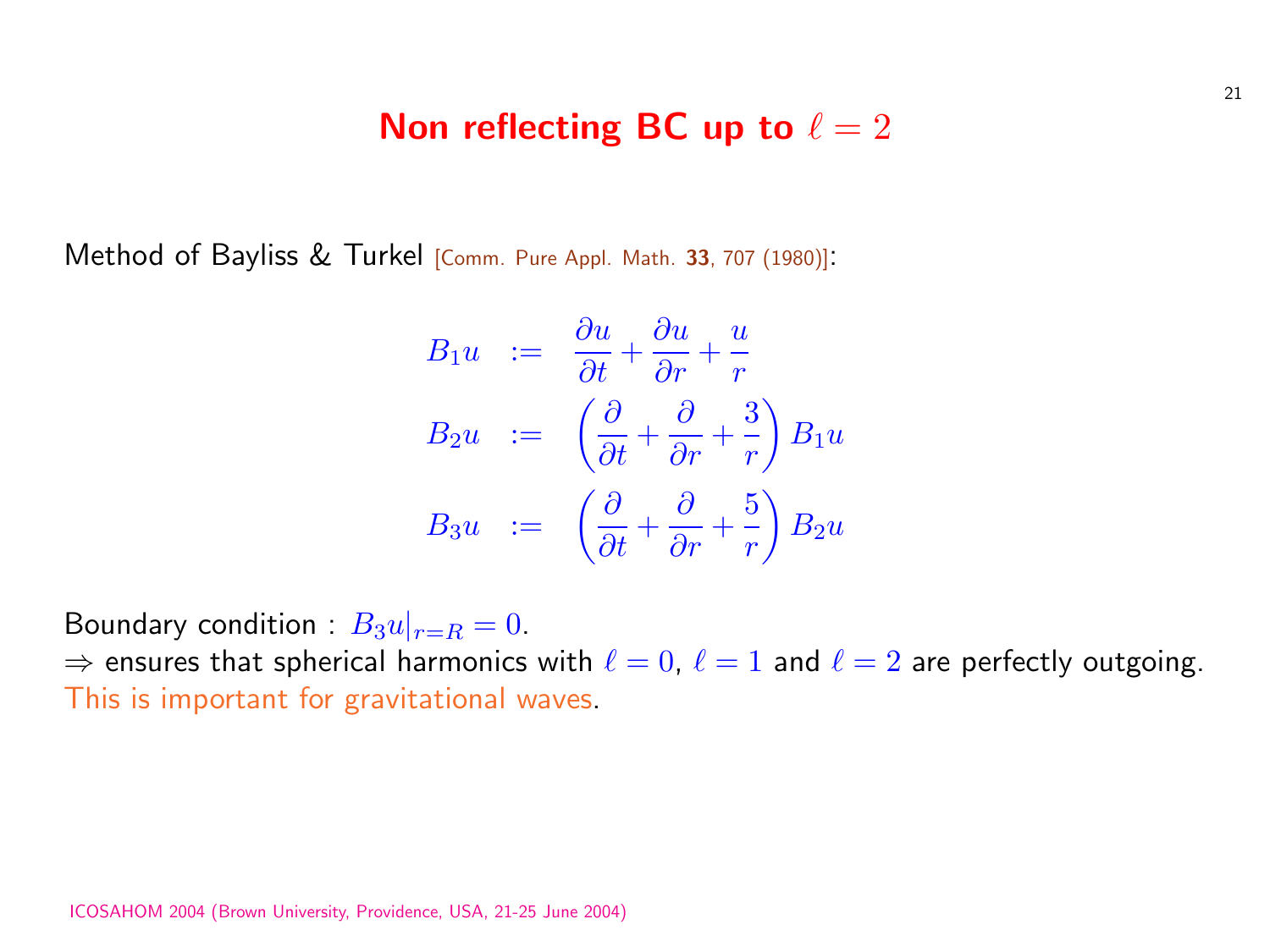## Comparison with Sommerfeld boundary contain



[Novak & Bonazzola, J. Comp. Phys. 197, 186 (2004)]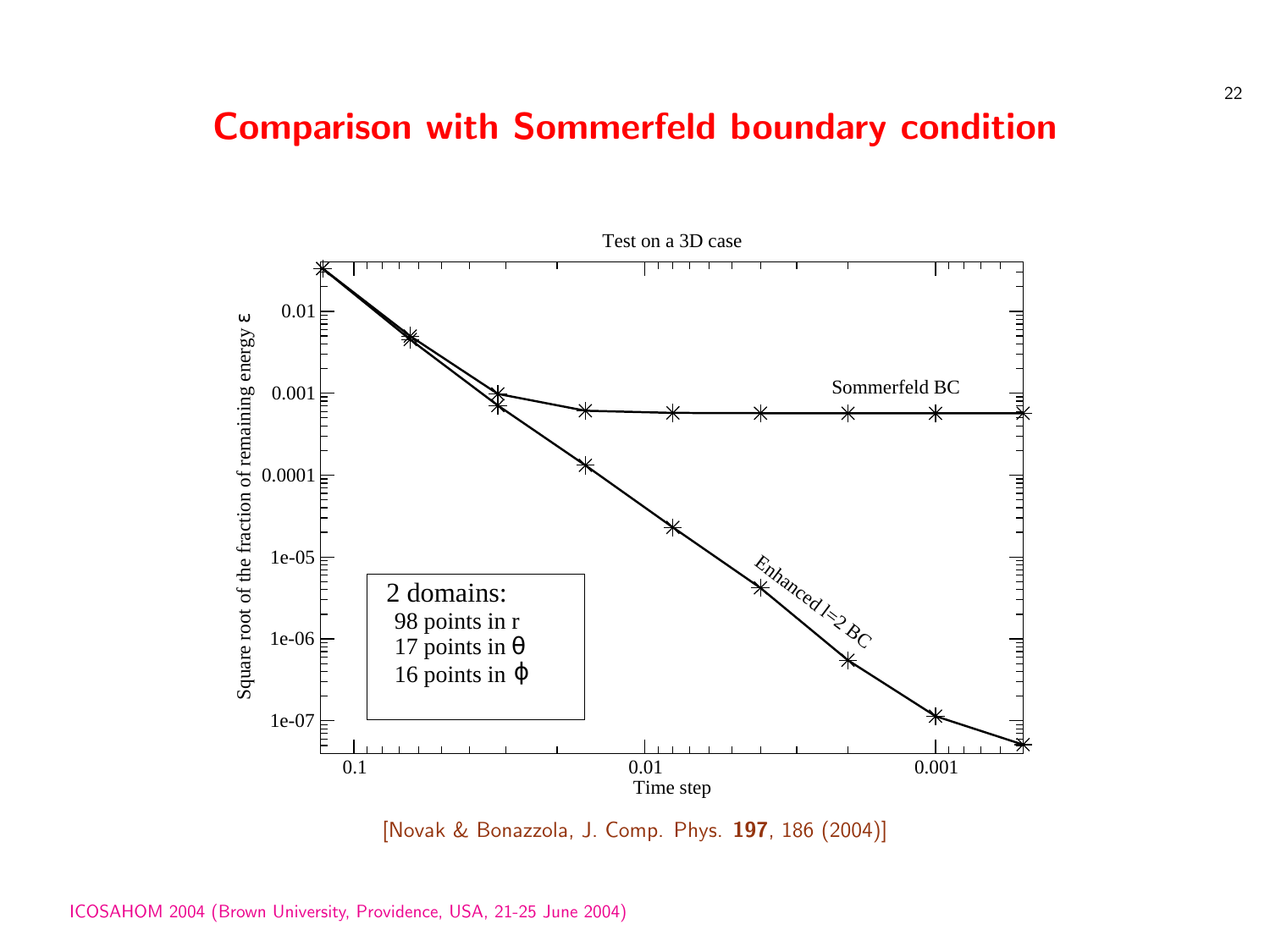#### Tensorial wave equation

Tensorial wave equations  $\Box h^{\mu\nu}=\sigma^{\mu\nu}$  occurs in general relativity

- in harmonic coordinates (4-dimensional tensor)
- in the TT gauge of linearized gravity (3-dimensional tensor)
- $\bullet$  in the Dirac gauge within the  $3+1$  formalism (3-dimension Gourgoulhon, Grandclément & Novak, gr-qc/0307082]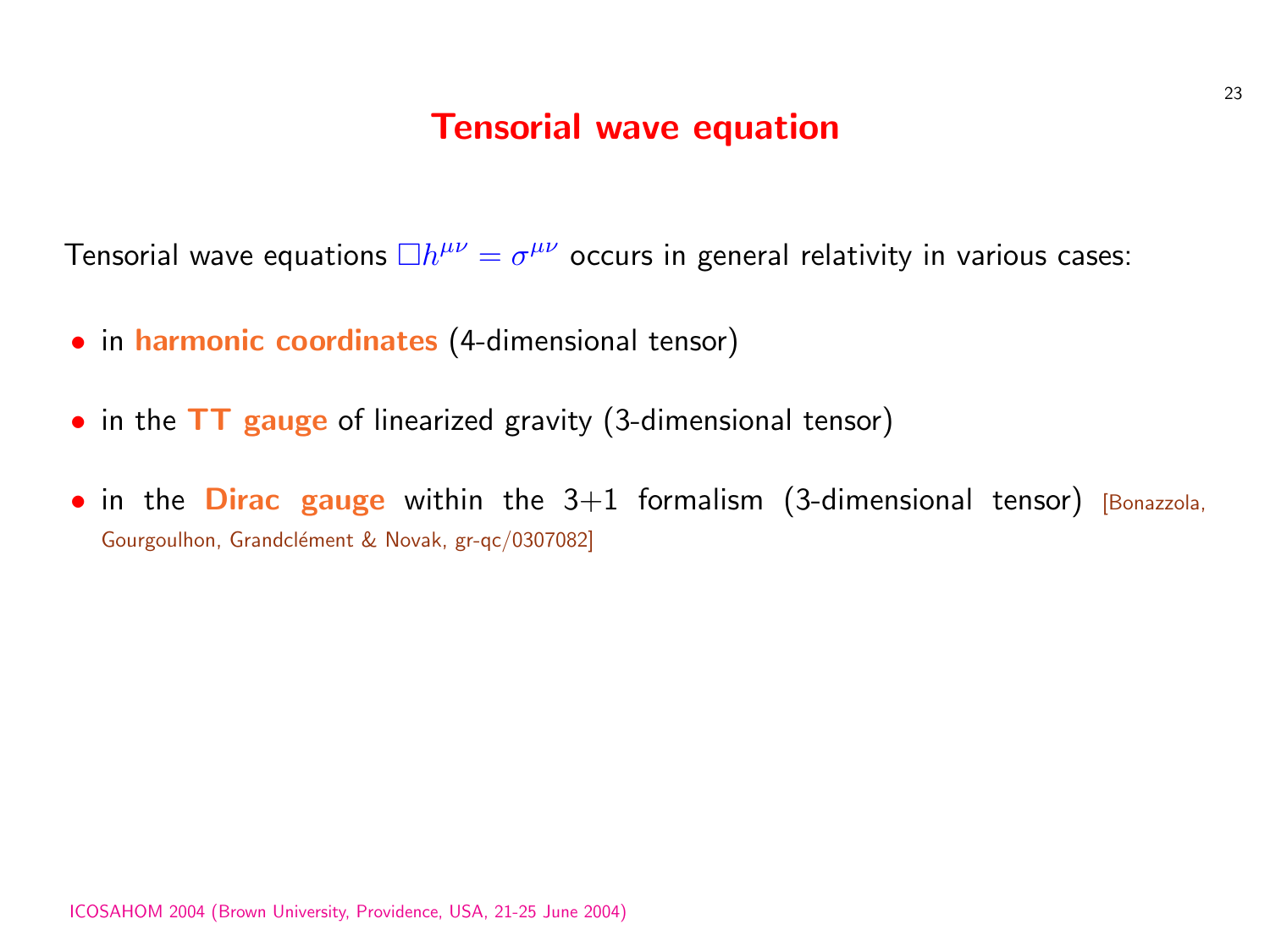#### 3+1 spacetime evolution in Dirac gauge

Conformal decomposition of the metric  $\gamma_{ij}$  of the spacelike hypersurfaces  $\Sigma_t$  of the 3+1 formalism of general relativity (cf. S.A. Teukolsky's talk):

$$
\gamma^{ij} =: \Psi^4(f^{ij} + h^{ij})
$$

where  $f^{ij}$  is a flat metric on  $\Sigma_t$ ,  $h^{ij}$  a symmetric tensor and  $\Psi$  a scalar field defined by where  $\Psi = ($  $\det \gamma_{ij}$  $\frac{\det \gamma_{ij}}{\det f_{ij}}\bigg)^{1/12}$ 

The Dirac gauge is expressed as a divergence-free condition on  $h^{ij}\colon\big|\mathcal{D}_jh^{ij}=0$ where  $\mathcal{D}_j$  denotes the covariant derivative with respect to  $f_{ij}$ .

 $\Longrightarrow$  Ricci tensor of space metric  $\gamma_{ij}$  becomes an elliptic operator for  $h^{ij}$ 

 $\Longrightarrow$  the dynamical Einstein equations become a wave equation for  $h^{ij}$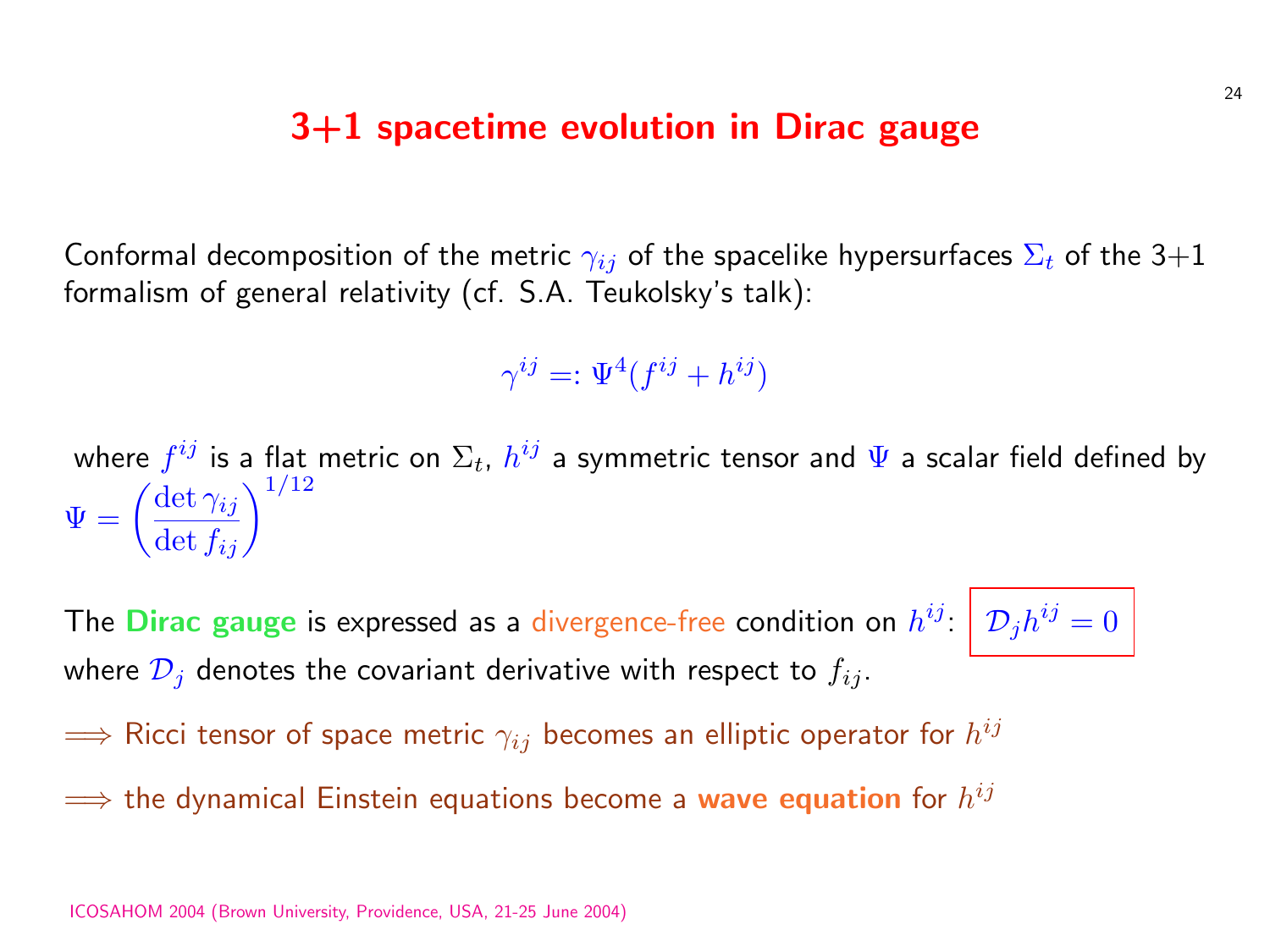#### Resolution of the tensor wave equation

Rewrite the evolution equation for  $h^{ij}$  as

$$
\frac{\partial^2 h^{ij}}{\partial t^2} - \Delta h^{ij} = \sigma^{ij}
$$

Split 
$$
h^{ij}
$$
 into its trace  $\boxed{h := f_{ij}h^{ij}}$  and its traceless-transverse (TT) part:  
\n $\bar{h}^{ij} := h^{ij} - \frac{1}{2} (h f^{ij} - \mathcal{D}^i \mathcal{D}^j \Phi)$ , with  $\Delta \Phi = h$ .

The TT part of the wave equation is

$$
\frac{\partial^2 \bar{h}^{ij}}{\partial t^2} - \underline{\Delta} \bar{h}^{ij} = \bar{\sigma}^{ij}
$$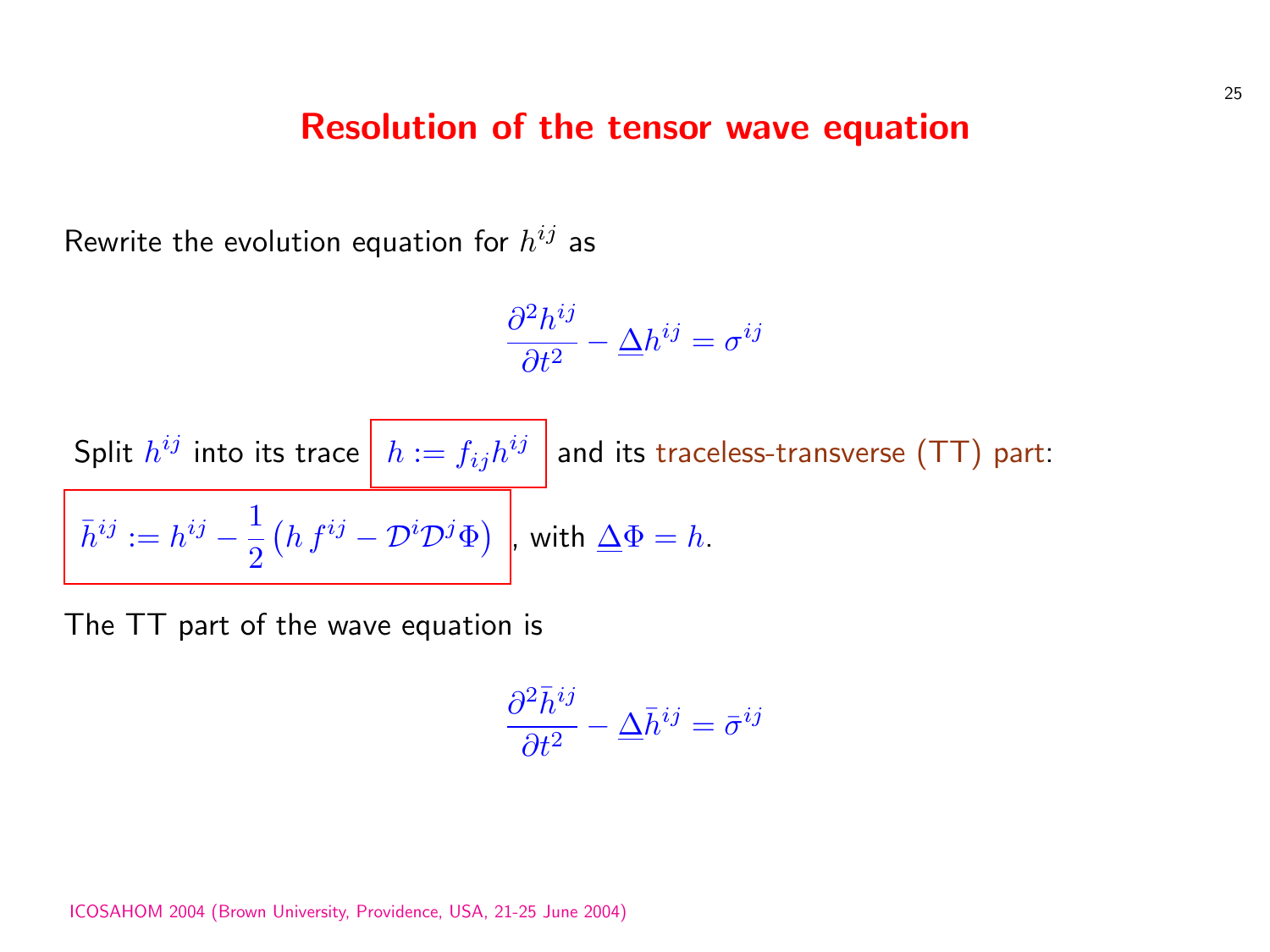#### Taking advantage of spherical components

In spherical components, the TT tensor wave equation is reduced to two scalar wave equations:

$$
\frac{\partial^2 \chi}{\partial t^2} - \Delta \chi = \sigma_{\chi}
$$

$$
\frac{\partial^2 \mu}{\partial t^2} - \Delta \mu = \sigma_{\mu}
$$

Thanks to its TT character, all the components of  $\bar{h}^{ij}$  can be deduced from  $\chi$  and  $\mu$ quasi-algebraically. For instance, in a spherical orthonormal basis,

$$
\begin{aligned}\n\bar{h}^{\hat{r}\hat{r}} &= \frac{\chi}{r^2} \\
\bar{h}^{\hat{r}\hat{\theta}} &= \frac{1}{r} \left( \frac{\partial \eta}{\partial \theta} - \frac{1}{\sin \theta} \frac{\partial \mu}{\partial \phi} \right) \\
\bar{h}^{\hat{r}\hat{\phi}} &= \frac{1}{r} \left( \frac{1}{\sin \theta} \frac{\partial \eta}{\partial \phi} + \frac{\partial \mu}{\partial \theta} \right)\n\end{aligned}
$$
 with  $\Delta_{\theta\phi}\eta = -\frac{\partial \chi}{\partial r} - \frac{\chi}{r}$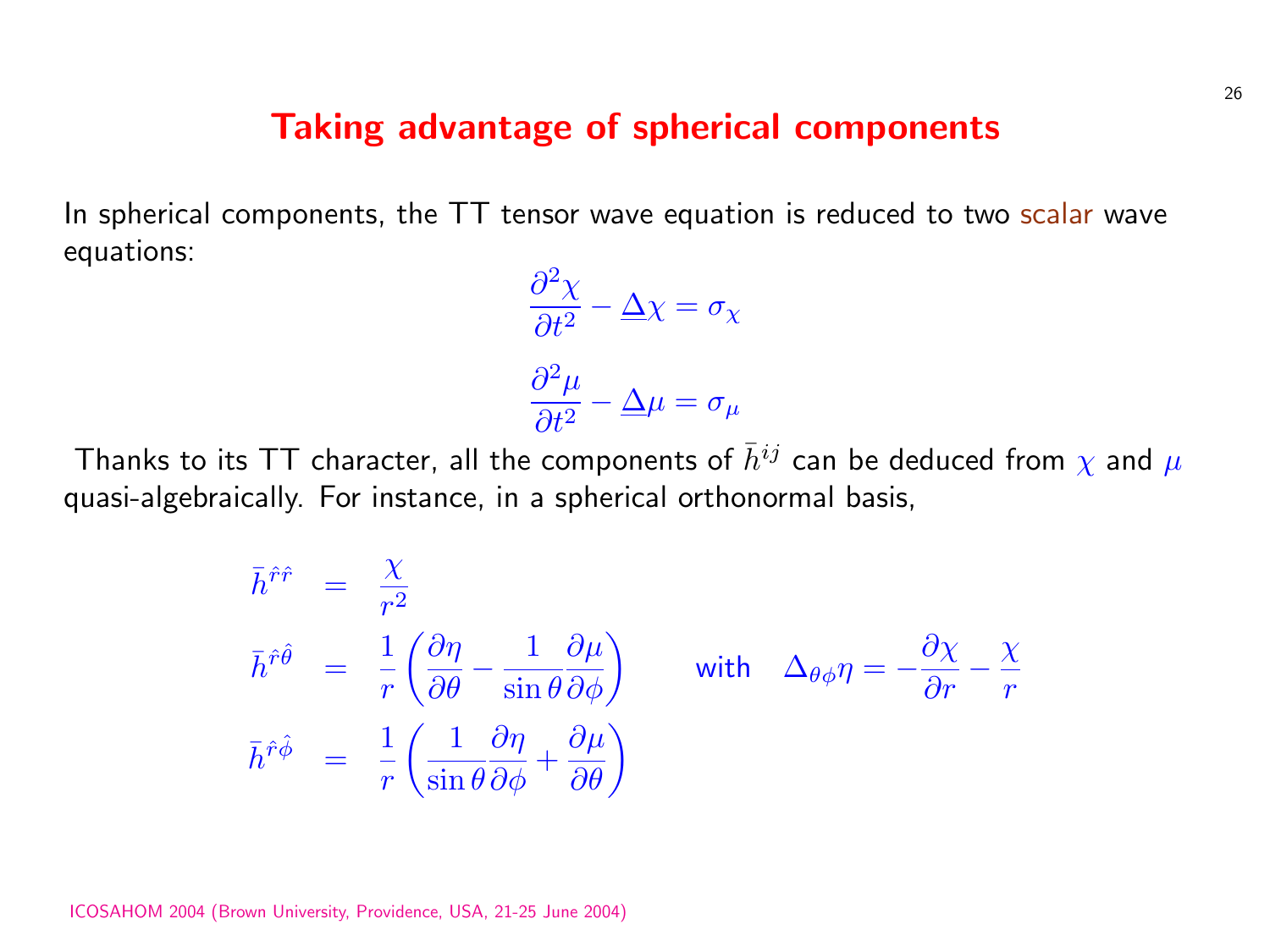## Example: evolution of a vaccum space [Pure gravita](http://arXiv.org/abs/gr-qc/0307082)tional wave spacetime

Initial data: same as [Baumgarte & Shapiro, PRD 59, 024007 (1998)], namely a  $\ell = 2,~m = 2:~\chi = 10^{-3} \,xy \exp(-r^2)$  and  $\mu = 0$ , momentarily sta Constraint equations solved within the conformal thin sandwich fr

Evolution: fully constrained scheme based on Dirac gauge and maximal Gourgoulhon, Grandclément & Novak, gr-qc/0307082]



hypersurface  $\Sigma_t$  in the p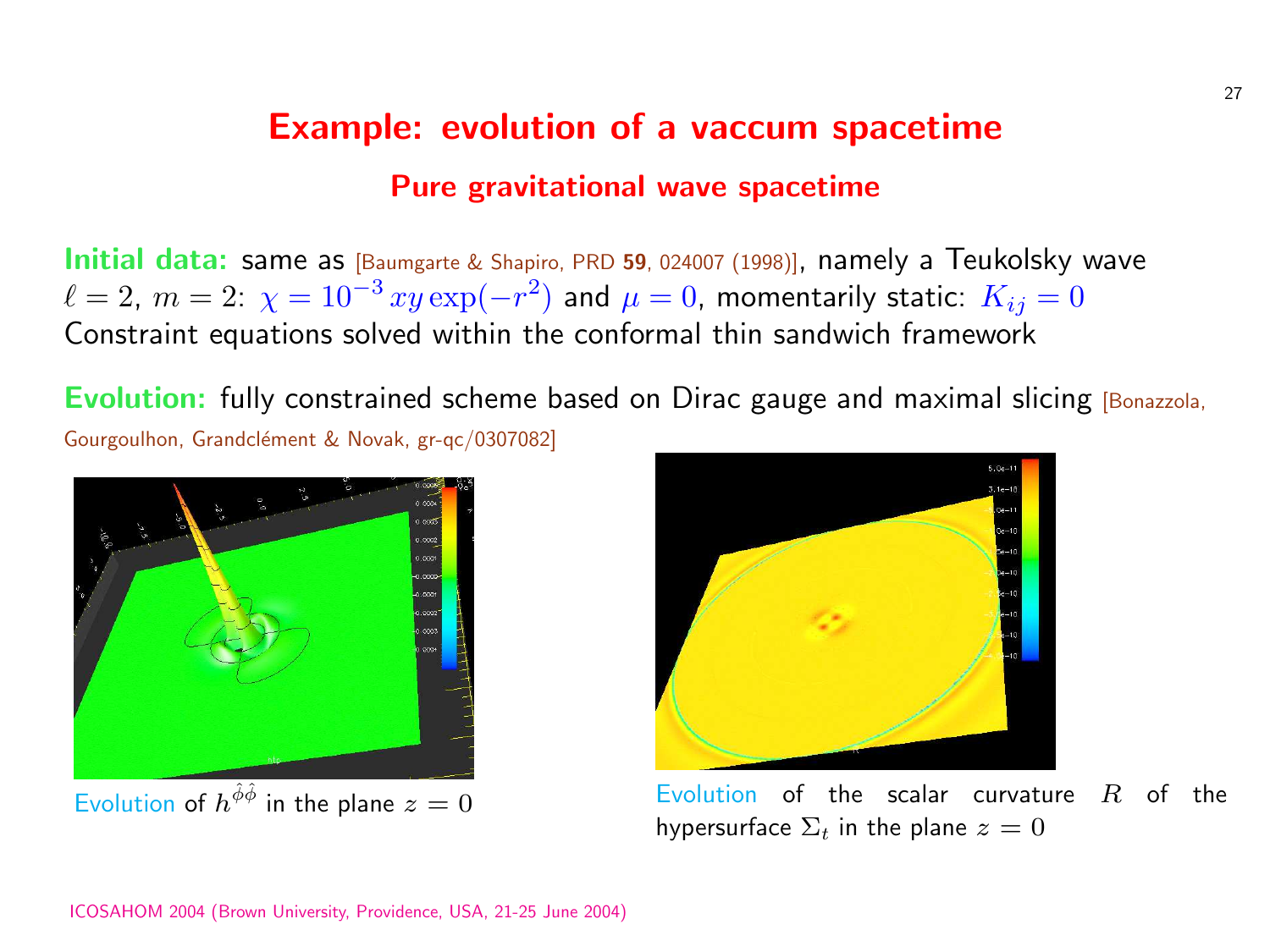